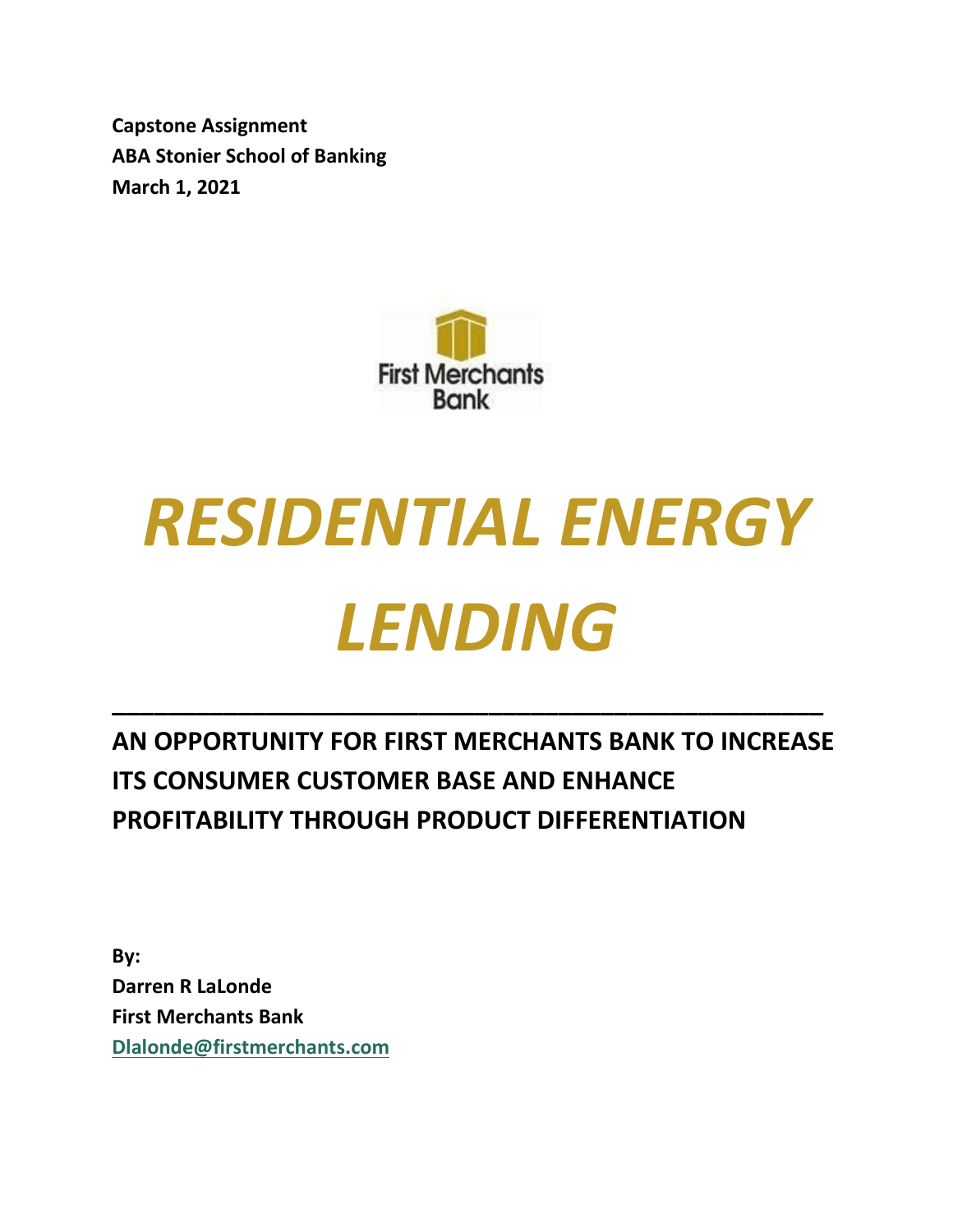# **Table of Contents**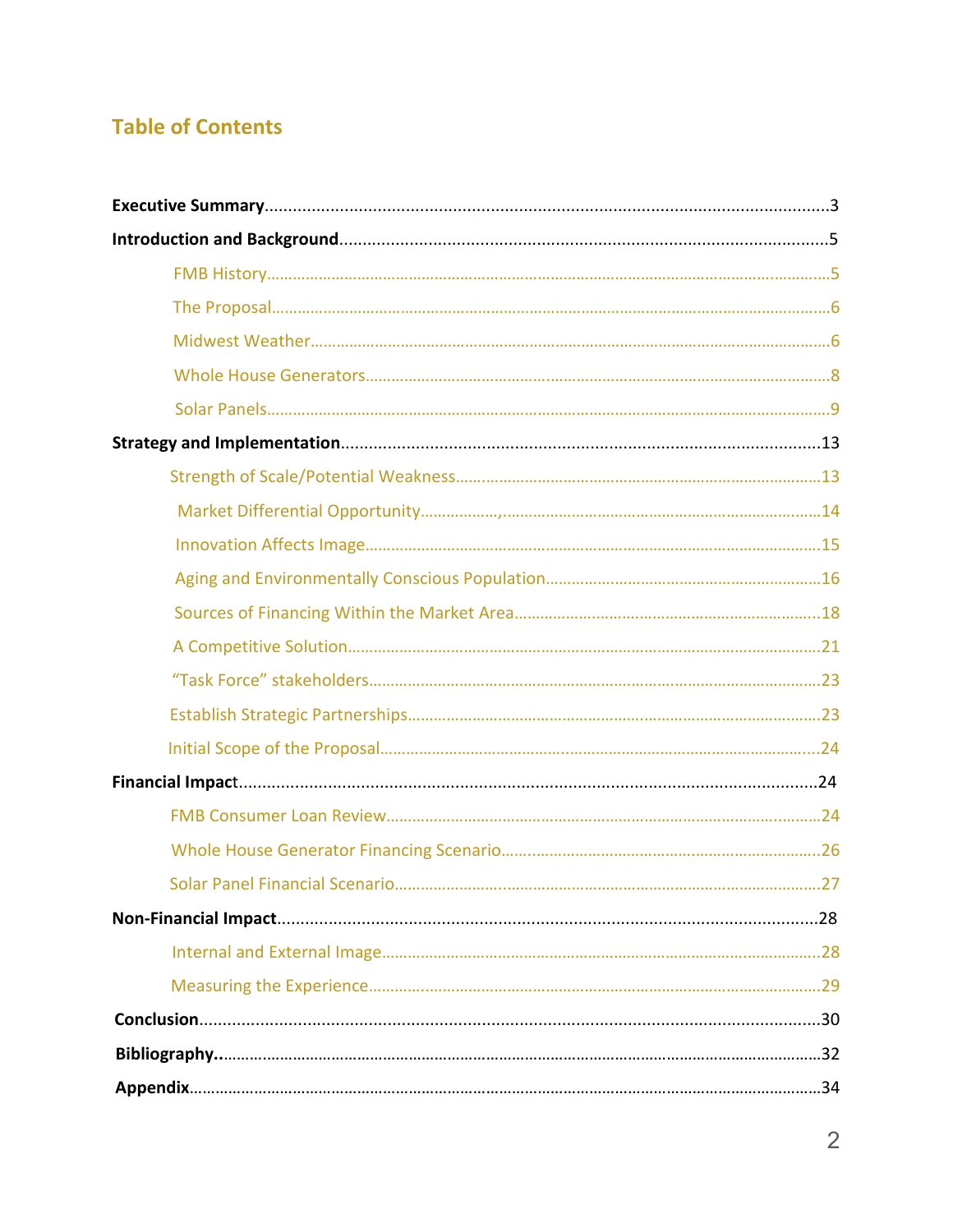# EXECUTIVE SUMMARY

The banking industry continues to condense through mergers and acquisitions, not to mention the dramatic decrease in De Novos. First Merchants Bank (FMB) continues to grow organically, primarily through acquisitions. As the bank finds itself competing with not only credit unions and community banks but also large regional banks, how does FMB differentiate itself from the competition? The intent of this capstone is to present information to stakeholders within the organization about the importance of differentiating through the offering of new and innovative loan products such as Residential Energy Lending. This product offering is intended to not only enhance profitability for the organization but also attract forward thinking, planning, and environmentally conscious consumers.

Although, FMB is now close to \$13.0B in assets, it is comprised of many community banks acquired during the past decade. FMB provides its customers with broad, customary financial services delivered locally by bankers who are known and trusted in their communities. The company's motto is, "The Strength of Big and the Service of Small." FMB is currently competitive, especially in a bidding situation. However, it is not known as a low-cost provider of products and services. FMB intends to differentiate with knowledgeable bankers that are attentive to their customer's needs by providing a whole bank delivery system. Also, FMB has a very robust sales tracking technology that encourages bankers to contact clients on a regular basis to check in and to offer other bank products and services. Turnaround time on loan applications is a huge emphasis with bank management. The process is managed very closely from beginning to end to ensure a timely response and quick and efficient closing. The bank prides itself with relationship banking in their local markets; nevertheless, some commercial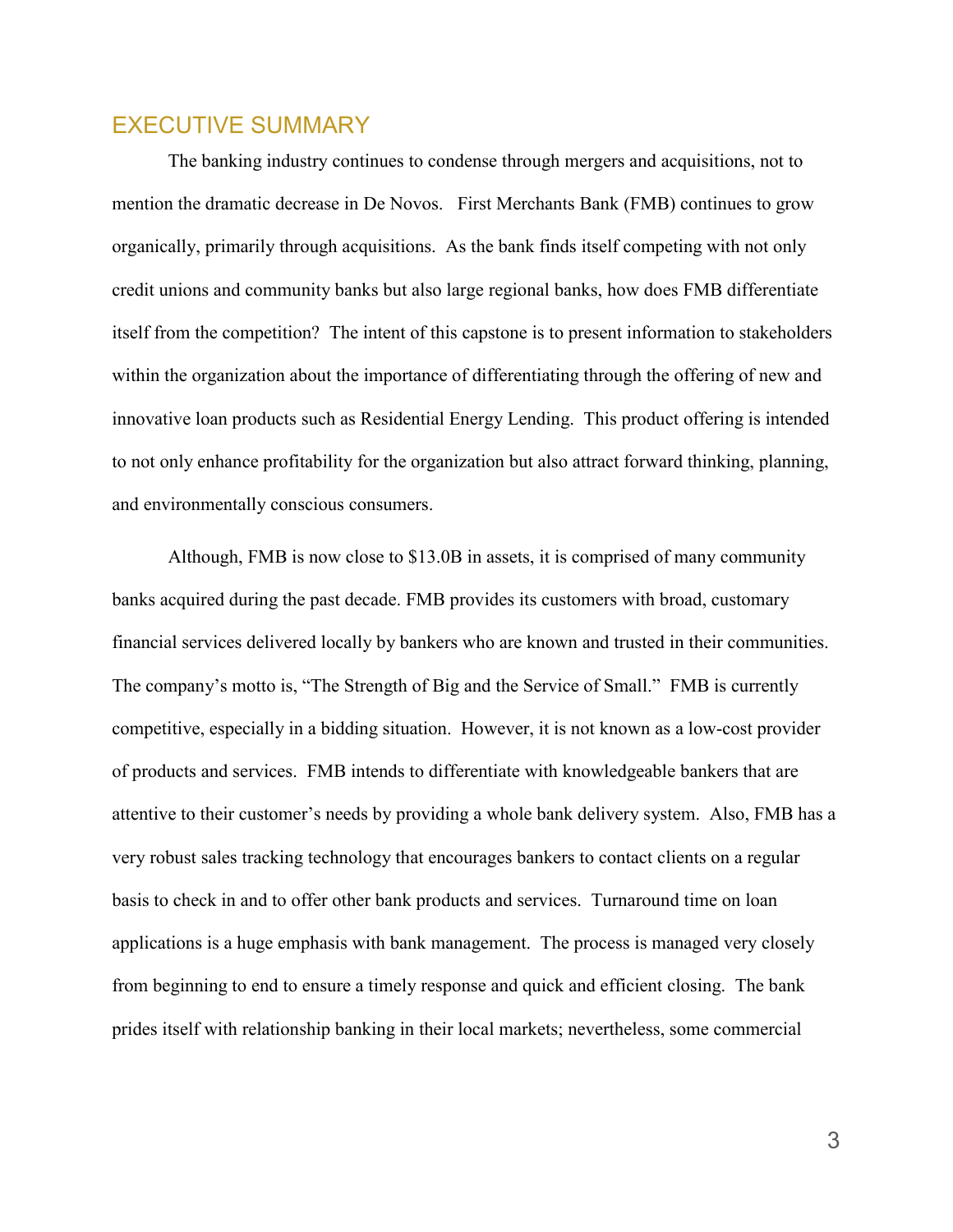bankers will investigate areas outside of their immediate market area and in some cases other states to search for sizeable loan transactions.

First Merchants Bank's competitive advantage is that of a moderate differentiation and not considered to be extreme. As the bank continues to grow primarily through acquisitions, the desire to obtain larger relationships will increase; therefore, the pressure to win larger transactions will increase. The bank certainly will continue to be the relationship bank in the areas in which it serves, but an increase in large commercial transactional lending can be anticipated. These past bank acquisitions have allowed the bank to improve on its efficiency ratio and lower its cost of funds positioning itself to become more competitive especially with larger institutions.

Banking institutions continue to look for ways to improve the bottom line, usually through economies of scale. As they grow, what makes them different than the bank down the street and what prevents them from becoming stale? For example, credit unions clearly have a defined customer base through memberships, offering low pricing on loan products due to the exemption of federal income taxes and less regulations. They continue to put pressure on banks, including First Merchants, to be competitive with retail borrowers and small businesses. On the other hand, as the bank continues to grow, it starts to compete with medium to large regional and national banks that have pricing advantages on very large loan transactions. If First Merchants continues to acquire and improve efficiencies and cost of funds, the bank will continue to perform year after year. The question is, **what happens when the acquisitions stop?** Differentiation becomes much more imperative for continued success.

One example FMB can do to accomplish this differentiation is to continue to develop new and innovative products and services to meet the needs of a constantly changing consumer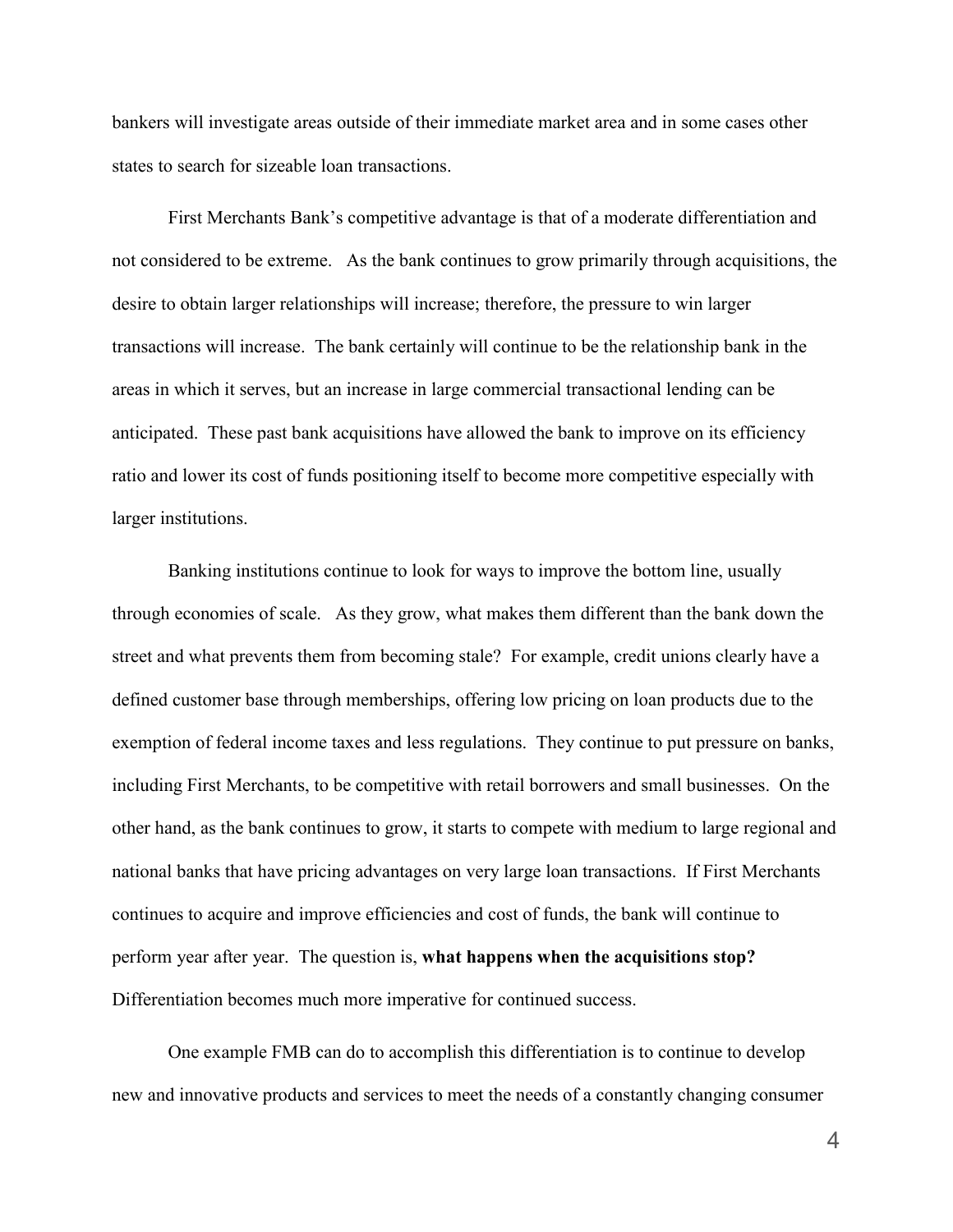base. One such way is to recognize the change in extreme weather patterns causing widespread power interruptions and the desire for homeowners to be more environmentally conscious. Thus, the increased demand for residential whole house generators and solar power panels. The competition for this type of lending is limited throughout the country and is very expensive. FMB should consider competitive loan products to attract these forward thinking, environmentally conscious consumers.

# INTRODUCTION/BACKGROUND **FMB History**

First Merchants Bank was originally known as the Merchants National Bank of Muncie, Indiana and it was organized during the Panic of 1893 by a group of service-minded businessmen who recognized a need in their community and acted to fulfill that need. Spearheaded by Hardin Roads, a former successful wholesale grocer, the enterprising men invested capital of \$100,000. This was the only time it was necessary to raise capital through outside sources. First Merchants Bank has survived panics, depressions, and wars to become the leading financial institution in East Central Indiana. As the bank continued to grow over the decades, its management team decided to have its common stock listed on the NASDAQ market services in 1989. FMB's most recent acquisition occurred in of October of 2018 when FMB announced that it had signed a definitive agreement to merge with Monroe Bank & Trust of Monroe, Michigan. On September  $1<sup>st</sup>$ , 2019, legal close occurred and integration activity commenced on November 12, 2019. Today, FMB is \$13.0 billion in assets with 125 locations in Michigan, Ohio, Indiana and Illinois and it is the intent of the executive management team to continue to seek out acquisition opportunities. Forbes has released its [2020 list of "America's](https://www.forbes.com/sites/antoinegara/2020/01/22/americas-best-banks-2020/)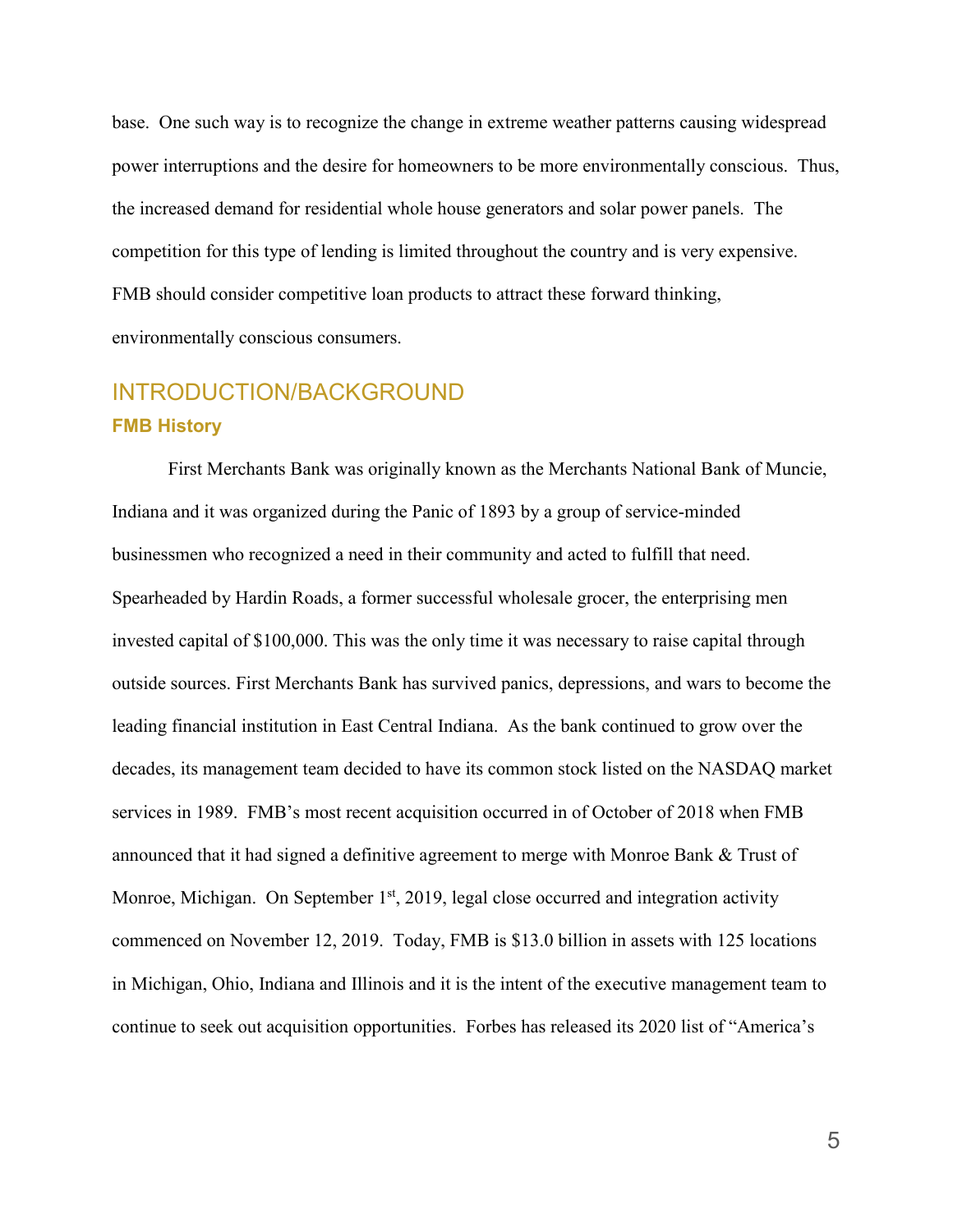[Best Banks,](https://www.forbes.com/sites/antoinegara/2020/01/22/americas-best-banks-2020/)" and for the third consecutive year, First Merchants Bank, Indiana's second largest financial services holding company, has been rated by Forbes as the country's fifth best bank. **The Proposal**

This market opportunity was derived from personal experiences and desires as a homeowner, primarily the frustration of chronic power disruptions and the desire to be more environmentally conscious while saving money. Many homeowners reside in a region of southeastern Michigan, known as Wayne County, where city water and sewer services are not available. Therefore, these homeowners are forced to construct or purchase a home with well and septic. There is a benefit of not having to pay city water and sewer fees which can be expensive, but there is another cost of being on well water: power outages. For families living in southeast Michigan, they can always count on a power outage at least twice a year due to ice storms or excessive winds. Not having electricity impacts the ability to heat or cool a home, illuminate, operate a sump pump or prepare food. Most importantly, not having water to take a shower or flush a toilet is extremely inconvenient. Some of these power outages have exceeded two or three days, which makes it impossible to stay in a home, forcing families to move to a hotel, outside of the blackout area, or stay with family members not impacted.

#### **Midwest Weather**

You don't have to be a weather expert to know that the Midwest is subject to ice storms, snowstorms, lightning strikes, and excessive winds. According to the 2018 Eaton Blackout Tracker Report, (page 7) Michigan ranks fourth nationally in the total number of power outages over the past six years. Michigan's residents put up with more outages per capita than any of the other electricity-challenged states. Michigan ranks among the worst states for number of outages caused by weather and downed trees, according to the Eaton report, but also for outages caused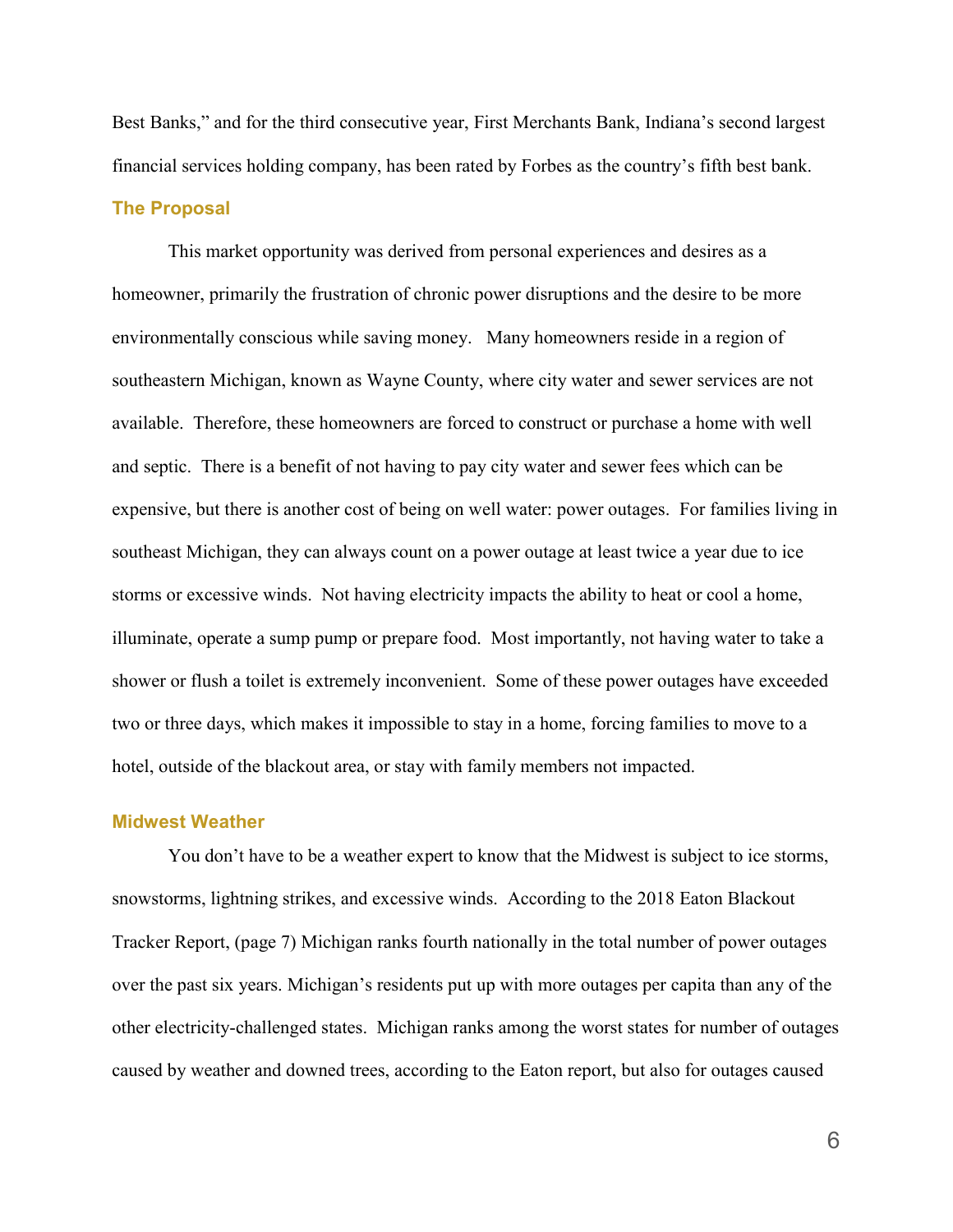by power equipment failure and utility company human error. In addition, Ohio ranked fifth with one storm that stood out on Nov. 15, 2018 that caused power outages to nearly 134,000 customers, the majority in Hamilton County.

| <b>State</b> | Total #<br>affected | Ranking | Total # of<br>outages |  |  |
|--------------|---------------------|---------|-----------------------|--|--|
| Michigan     | 12.5M               |         | 1,369                 |  |  |
| Ohio         | 7.0M                |         | 1,349                 |  |  |

Source: Eaton 2018 Blackout Tracker Report, Retrieved fro[m http://electricalsector.eaton.com/forms/BlackoutTrackerAnnualReport,](http://electricalsector.eaton.com/forms/BlackoutTrackerAnnualReport) p. 9

On November 30, 2018, the U.S. Energy Information Administration posted an article on the increasing power disruption in the United States. It explained that electric power for U.S. customers was interrupted for an average of just under 8 hours (470 minutes) in 2017, nearly double the average experienced in 2016. More major events such as hurricanes and winter storms occurred in 2017, and the total duration of interruptions caused by major events was longer. Excluding these major events, the average duration of interruptions customers experienced was almost identical in 2016 and 2017, at about 2 hours in both years. In 2017, the average customer experienced 1.4 interruptions counting major events and 1.0 interruption excluding major events. (See graph pg. 8)

So, what does this information tell us? Power outages are widespread throughout the Unites States. Michigan and Ohio rank in the top 5 in total number of individuals affected and total number of outages. The trend of outages is increasing since 2016 especially due to major weather events, not to mention an aging power grid. These disruptions are extremely inconvenient, resulting in the loss of food, an inoperable sump pump, and the need to seek out temporary housing.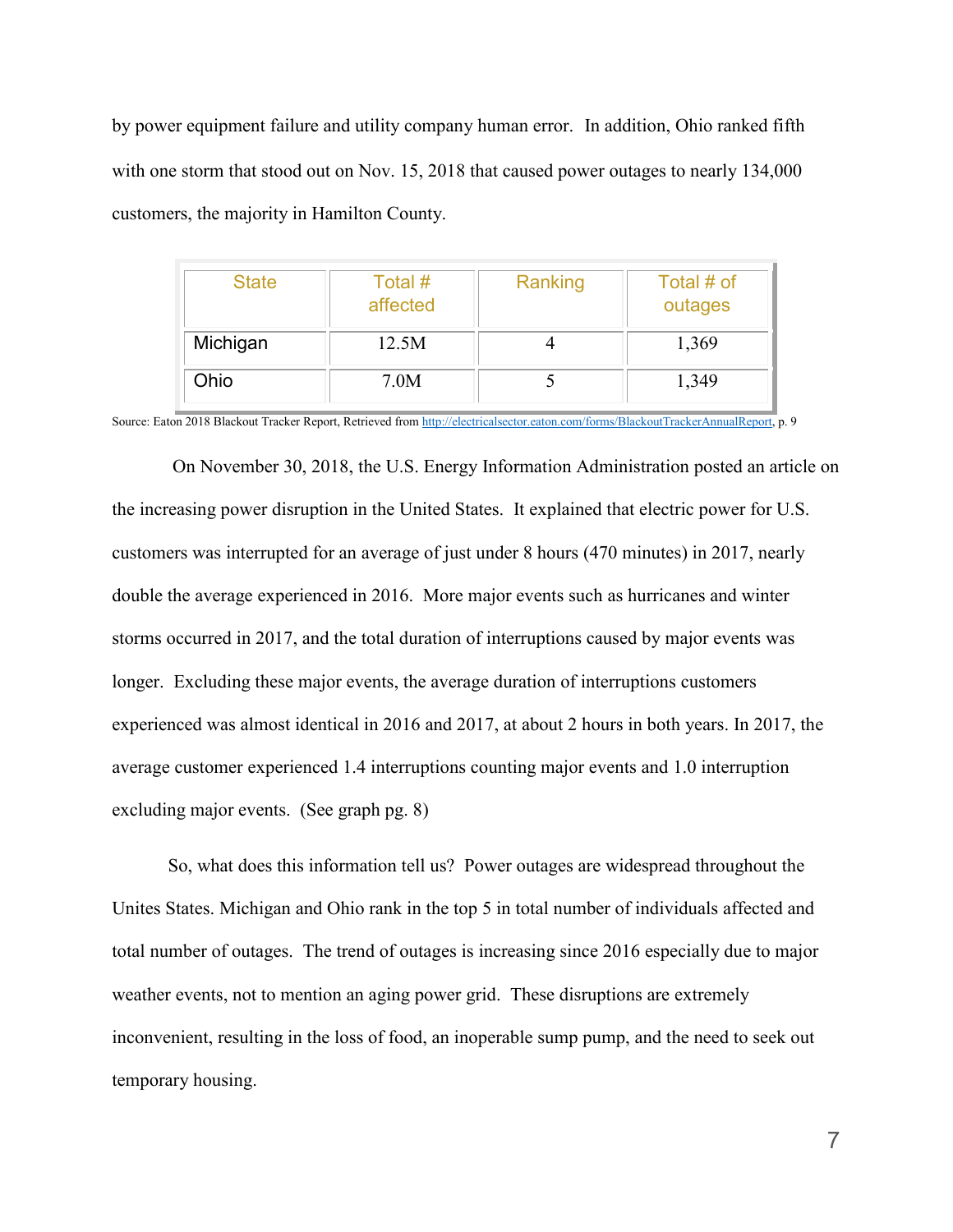

**Source:** U.S. Energy Information Administration, *Annual Electric Power [Industry](https://www.eia.gov/electricity/data/eia861/) Report* (EIA-861 data file)

Whole house generators are a great "temporary" source of electricity, however, if you want to prevent those unexpected power outages, save money in the long run and leave less of an environment footprint, residential solar panels with battery backups could be a possibility. Both options are costly with solar panels being the most expensive.

#### **Whole House Generators**

Whole house generators powered by natural gas are a great way to gap those unexpected power disruptions. With improvement in technology and reliability, generators are becoming more and more popular. Generators for smaller homes or limited service start at \$2,000 plus installation which can range from \$1,500 to \$2,000 (7.5kw). Whole house generators for larger or custom homes servicing the entire home with Wi-Fi managed capability can be as much as \$9,000 (25kw) plus installation costing approximately \$4,500. Financing options are available however, they can be costly if you are unable to pay within 12-18 months. For example, 10-year financing can cost as much at 9.99% APR.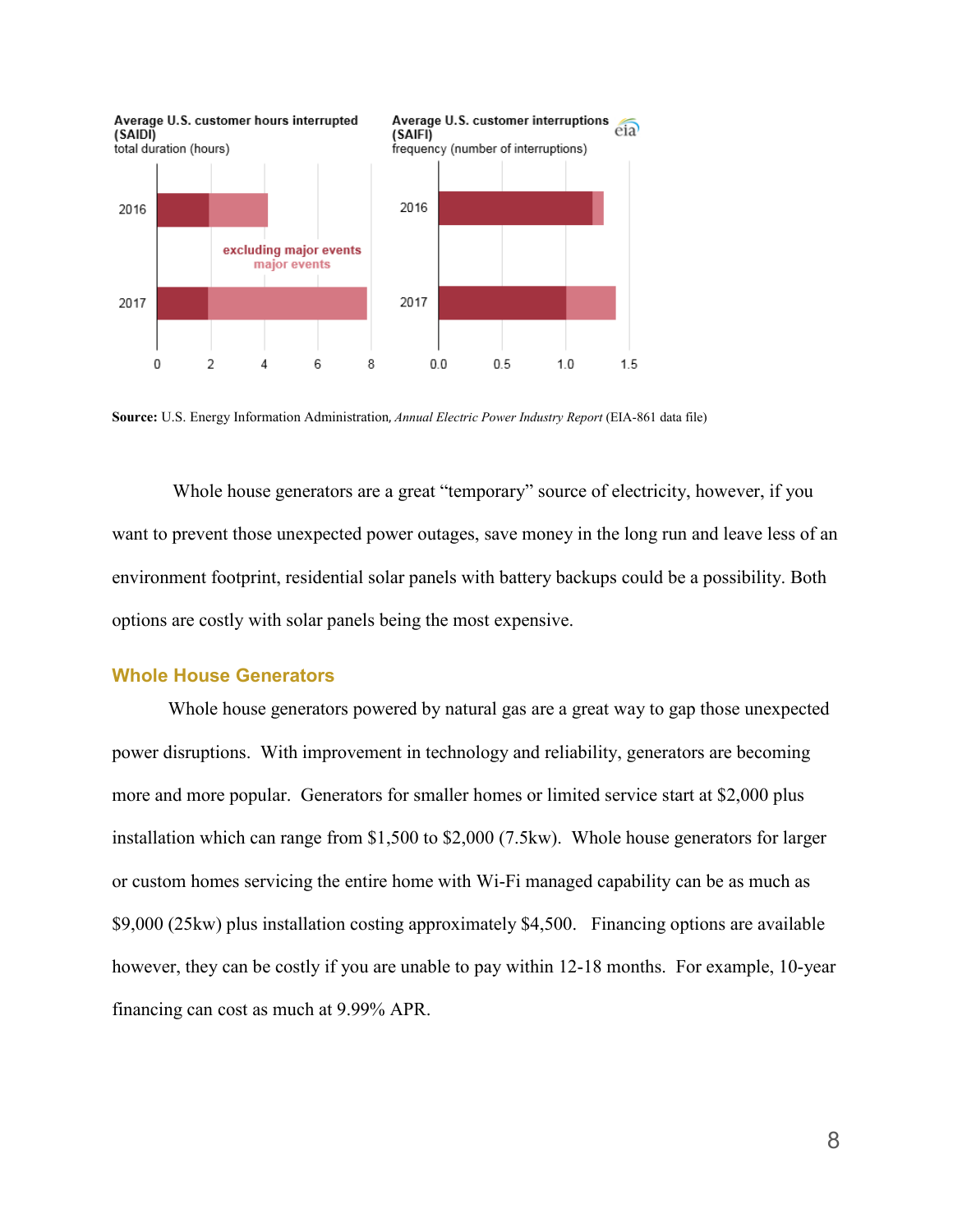### **Residential Solar Panels**

Residential Solar Panels have many benefits in addition to providing back up energy, provided that the system has back up batteries. If homeowners are interested in saving energy costs in the long run, increasing the value of their home, extending the life of their roof, and lowering their environmental footprint, solar panels are a great option.

Solar Reviews is an independent comparison website for the residential solar industry, providing information for the benefit of consumers since 2012. It has also grown to become the leading consumer education website for homeowners considering installing solar panels on their rooftop and to offer consumers solar price comparisons. Information from their website indicates that the average home cost of solar panels and installation in Wayne and Monroe Counties are \$3.00/kw or just under \$22,000. To assist in the cost and to promote the use of residential solar panels, the federal government does offer tax credits of 26% for 2020. The good news is that costs have dropped 36% over the past five years and are expected to continue.

When it comes to generating solar powered electricity, it's estimated that the cost of solar power/kW hour is only 6 cents. Average cost of utility power over 25 years (if you don't get solar) is 35 cents/kW hour. This shows that solar is a far cheaper way to power a home in southeast Michigan over the long term. Estimates derived from Solar Reviews shows that an average monthly electric bill from DTE in southeastern Michigan is \$190 which is subject to 3.5% increases annually. After the installation of solar, the estimated total monthly energy bill is \$185 comprised of a \$5 utility bill and a \$180 solar loan payment. This does not include other benefits such as a potential increase in home value, refunds or net metering from the utility company for excess energy production and exponential savings when the solar panels are paid off. Most importantly, homeowners are generating clean energy.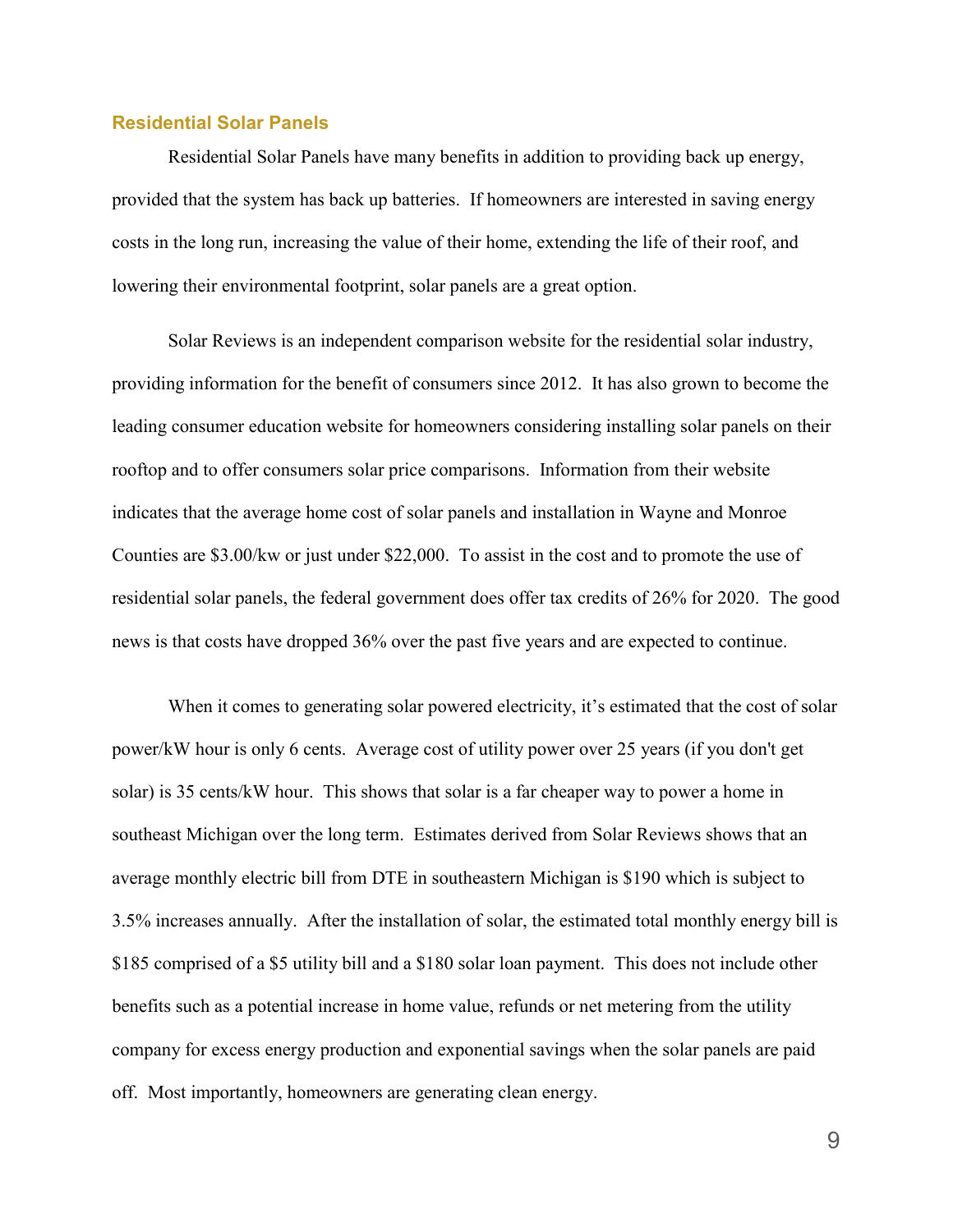So, it's clear that alternative sources of energy are increasing in popularity. Whether it's a whole house generator or solar panels, these homeowners desire to save money and increase the value of their home, while being considerate of the environment. With increased competition, it is imperative that First Merchants Bank seek out ideas and strategies to differentiate itself. If the bank wishes to be viewed as progressive and proactive to attract prospective customers that seek out alternative energy, it should consider a campaign to offer competitive Residential Energy Lending.

If First Merchants Bank offered competitive financing options to assist in the purchase and installation of whole house generators or solar panels, it would create opportunities to not only increase loan balances and profitability, but also expand its customer base of forwardthinking, budget minded consumers.

#### **Whole House Generator Market Activity**

Generac, a leader in home standby generators with more than 75% market share in North America, recently reported that only 4.5% of U.S. households contain whole house generators. Third quarter 2019 sales increased 7.4% to \$335 million as compared to \$311.9 million last year. They attribute this growth to an aging power grid, an aging population dependent on power, and attitudes changing around global warming with expectations of increasing power interruptions.

First Merchants Bank currently has 20 banking centers throughout southeastern Michigan serving the counties of Wayne, Monroe, Oakland, and Washtenaw. According to the Southeastern Michigan Counsel of Governments, population and household information as of November 2018, based on the above-mentioned counties, contained \$1.4 million households of which 65% or 910k represent single family dwelling ownership. Utilizing the estimate of 4.5% of households owning whole house generators, one could expect that roughly 40,950 homes are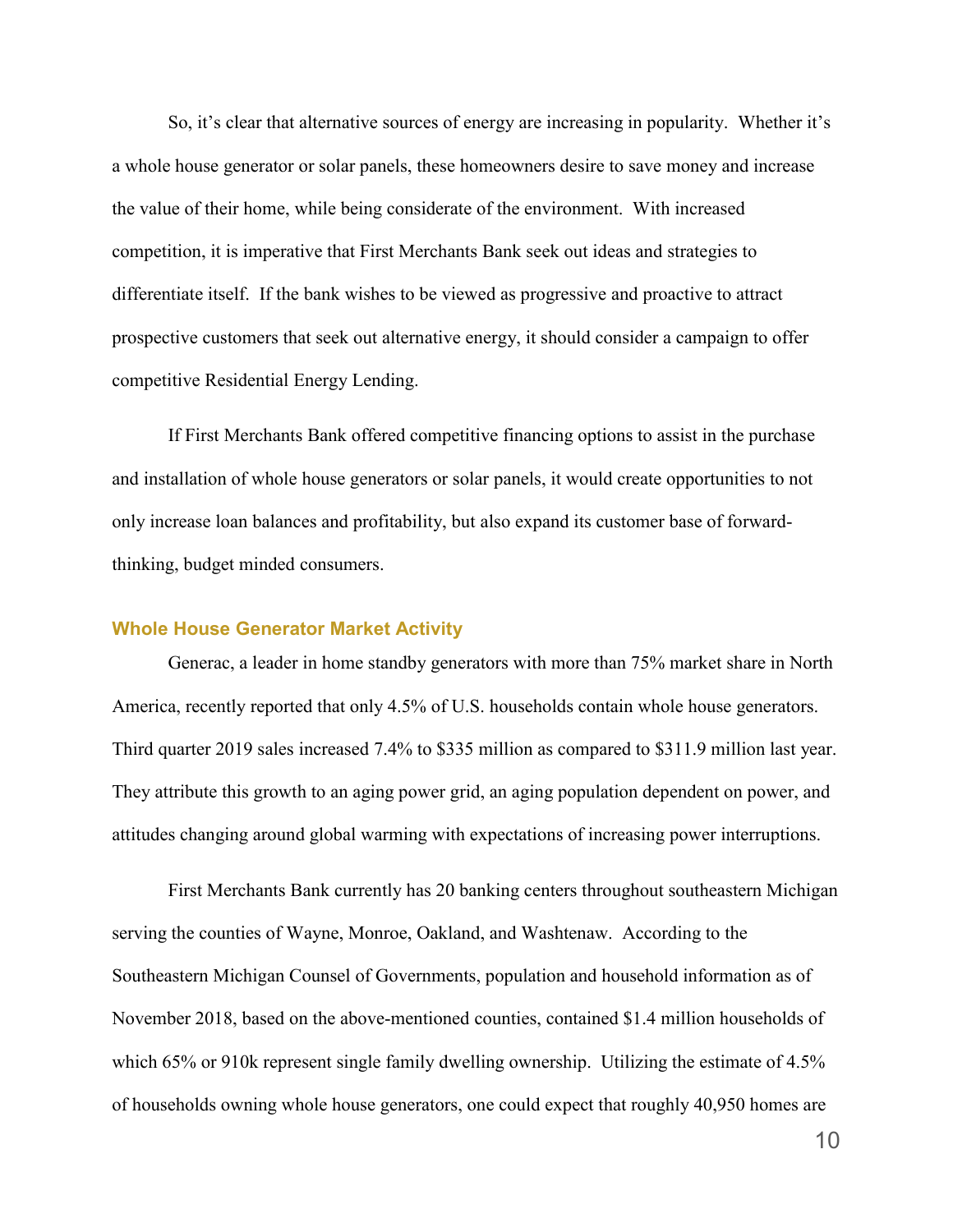equipped with whole house generators in the markets served. If the 4.5% of private residences utilizing whole house generators grew from 4.5% to 5.0%, that number could expect to be 45,550, or a net growth of 4,550 units. Not all purchasers will require financing so an assumption can be utilized that 75% will seek out financing or 3,412 households. If First Merchants was successful in obtaining a conservative number of 5% of this net growth in units sold, that would translate into 170 potential loans with an average loan amount of \$8,500. Total loan production estimate per year would be \$1.45 million

## **Solar Panel Market Activity**

The Solar Energy Industries Association, an advocate behind solar energy through advocacy and education, is a national trade association for the U.S. solar energy industry, which employs more than 242,000 Americans. According to SEIA, Michigan ranks 32<sup>nd</sup> in the United States with just over 7,000 residential, commercial and utility installations totaling 174 MW or 175,000 kW. It's clear from the chart below that residential installations have increased year after year since 2012 with a dramatic increase in the third quarter of 2019. Michigan is projected to rank 21st over the next five years.



The benefit for solar power users is net metering. This is when a residential producer of solar power produces more energy than needed and sells back to the grid. In an article dated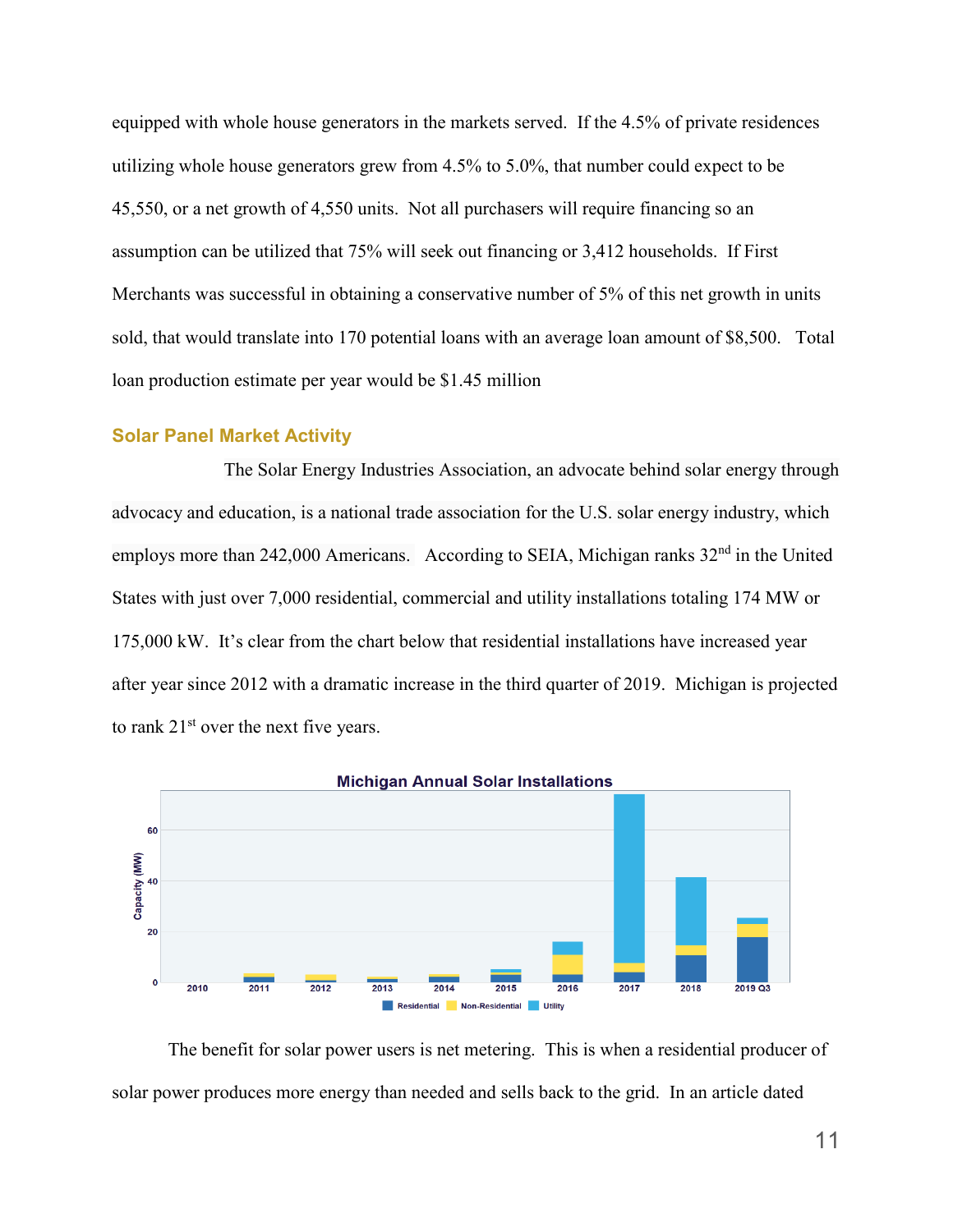May 2019, Jim Malewitz of The Bridge, a Michigan non-partisan environmental watch group claims that 3,400 customers signed up for net metering through 2017, up from more than 2,100 two years earlier. Solar company officials say they've since hooked up thousands more folks encouraged by policies like net metering and declining technology costs.

When referring to the graph above, at the end of the third quarter 2019, Michigan residents installed 18 MW of capacity or 18,000 kW. A single-family home consisting of 2,200 to 2,400 sq. ft. would require a 10-kW system where a home containing 1,200 sq. ft. would require a 6-kW system. If you use an average of 8-kW per system divided by 18,000 kW of installed capacity for the 9 months ended 2019, it results in 2,250 residential installations or 3,000 annualized. Most of the manufacturing and installers are in southeastern Michigan so an estimate for the region of 75% or 2,250 can be utilized. Not all purchasers will require financing so an assumption can be utilized that 75% will seek out financing or 1,687 households. If First Merchants could obtain 5% of this installation activity, it would translate into 84 potential loan transactions with an average loan amount of \$16,000. Total loan production estimate per year would be \$1.35 million.

# STRATEGY AND IMPLEMENTATION **First Merchants Scale**

One of the greatest strengths that First Merchants Bank possesses is its strong national reputation as Indiana's second largest financial services holding company. Forbes ranks the country's 100 largest banks based on 10 metrics related to growth, profitability, capital adequacy and asset quality. Metrics include return on average tangible equity, return on average assets, net interest margin, efficiency ratio and net charge-offs as a percent of total loans. The most recent rating by Forbes recognizing FMB as the country's fifth best bank in the county is extremely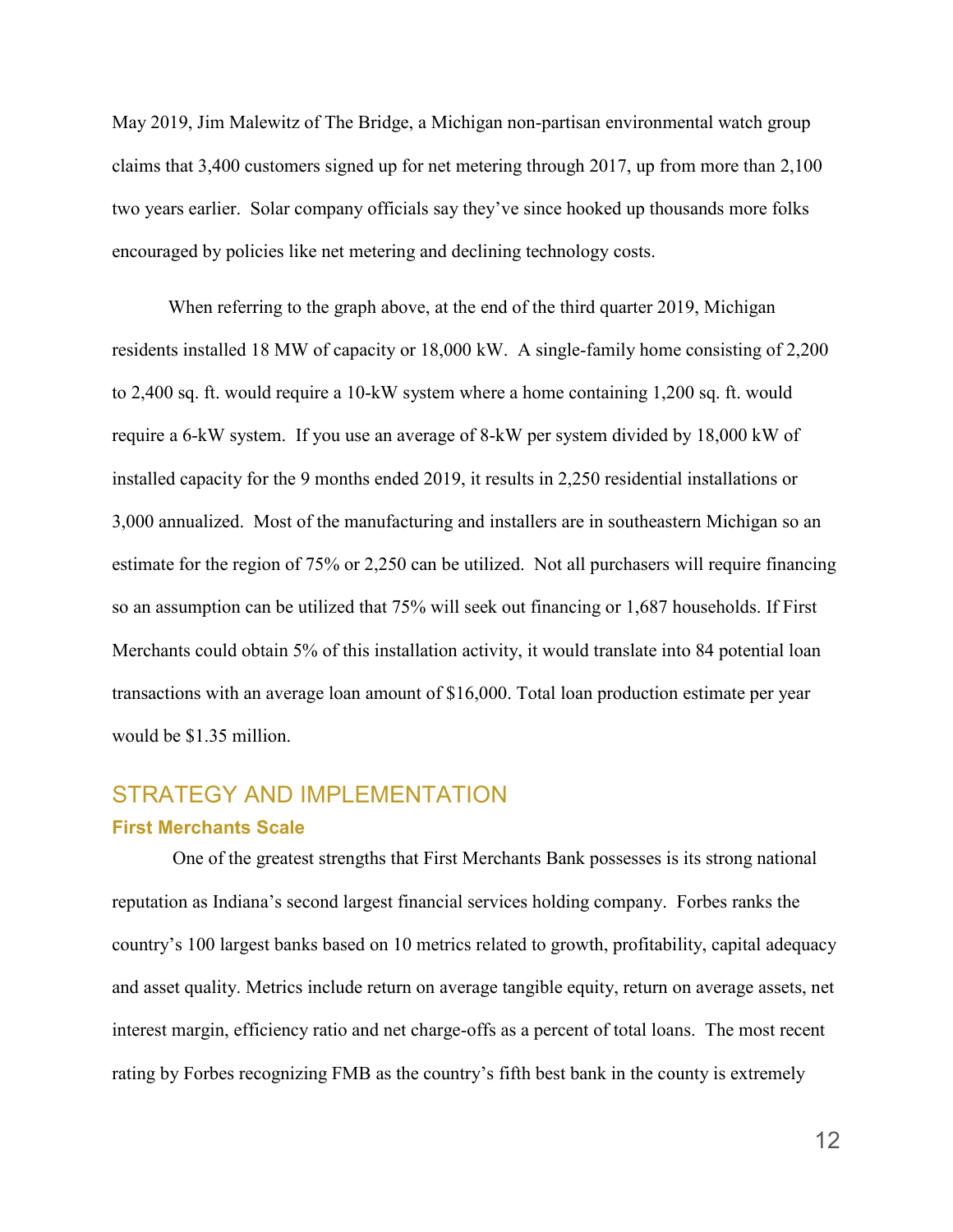beneficial in establishing the trust of potential customers and ultimately strategic partnerships with installers. This is clear evidence that FMB has the knowledge, scale, and infrastructure to easily deploy the enhancement of its existing consumer-based products. Not only does this potentially increase profitability but also displays the bank's ability to be progressive by acknowledging consumer trends.

If there is a weakness to consider it is the delivery of consumer loan documents. Competition in this arena is all about ease of delivery and convenience. For example, electronic execution of applications and loan documentation. Prior to the COVID 19 pandemic, FMB engaged in the traditional form of loan documents which was in-person execution. However, FMB has adapted to the limitation of face to face meetings as a result of the pandemic and started to adopt "DocuSign" for its execution of PPP loans. Competition, especially in the residential home loan market, has begun to adopt the remote loan application and documentation submittal process. If FMB enters the residential energy market, it is imperative to fully utilize remote application submittal and documentation execution.

## **Market Differentiation**

The strategic opportunity is to develop a plan for First Merchants Bank to generate additional profitability by expanding the consumer loan product line without having to incur substantial investment while enhancing the bank's image through effective market differentiation. As the banking and credit union industry continue to condense and become more competitive, it is imperative for financial institutions to develop ways to increase profitability while differentiating from the competition. First Merchants has a wide array of products and services. There is not a person or medium sized business FMB can't serve. FMB can serve the average retail customer and small business to compete with credit unions and community banks.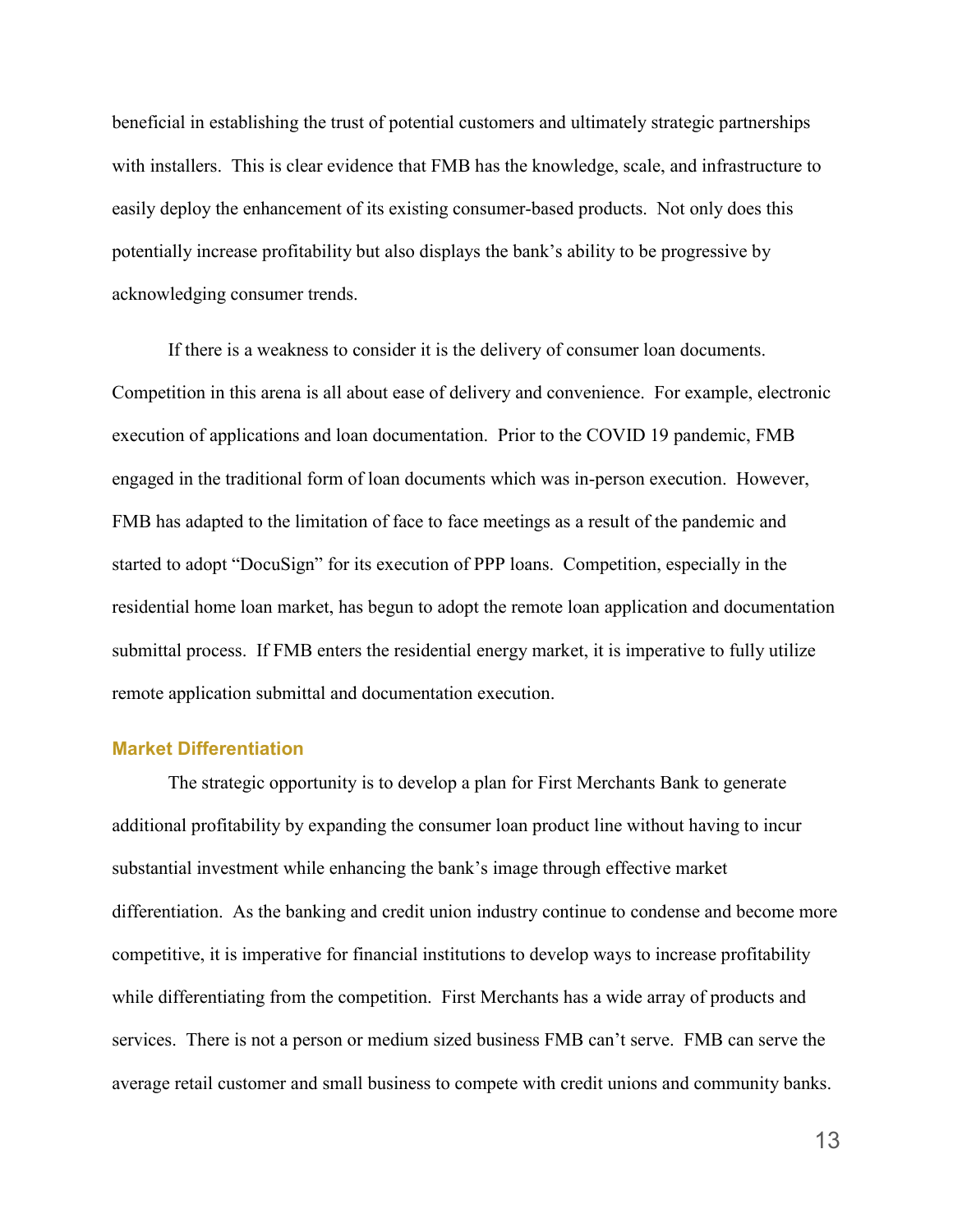FMB can also compete with some of the larger regional and national banks such as Bank of America, Chase, Fifth Third, and Comerica for larger credits. Clearly, there is a broad target market based on our wide array of retail and commercial banking products and services offered to a relatively large geographic area.

Let's face it, banks and credit unions provide deposit products and loan products and all claim to be the best when it comes to customer service. With that, what products and services are in line with the community in which we serve? What are some of the trends? What can we offer above and beyond the basic products and services that one expects from a financial institution? This proposal identifies a way to expand that product offering through Residential Energy Lending. Whole house generator and solar power panel financing provides First Merchants Bank the opportunity to create enhanced market differentiation. As we all become more knowledgeable about climate change and the state of the environment in general, [a growing](https://www.seia.org/us-solar-market-insight)  [number of people are searching for cleaner and more sustainable energy solutions.](https://www.seia.org/us-solar-market-insight) From LED bulbs to electric cars, people are doing what they can to lessen their dependence on fossil fuels and reduce their carbon footprint. Since renewable energy is one of the best ways to do this, its popularity is quickly spreading. Additionally, as consumers become more informed, more people want the companies they depend on for power, water, and other resources to be environmentally friendly. This is leading to more companies striving to adopt 'greener' policies to grow their "market share" and build a loyal customer base. Within the article *3 Reasons To Consider Renewable Energy*, they state, "This trend [doesn't appear to be a flash in the pan,](https://www.igs.com/energy-resource-center/blog/green-energy-long-haul) either. In fact, when polled, younger generations have indicated that they are [willing to pay more](https://www.nielsen.com/us/en/insights/news/2015/green-generation-millennials-say-sustainability-is-a-shopping-priority.html)  [for products and services](https://www.nielsen.com/us/en/insights/news/2015/green-generation-millennials-say-sustainability-is-a-shopping-priority.html) that are provided by companies that abide by eco-friendly policies and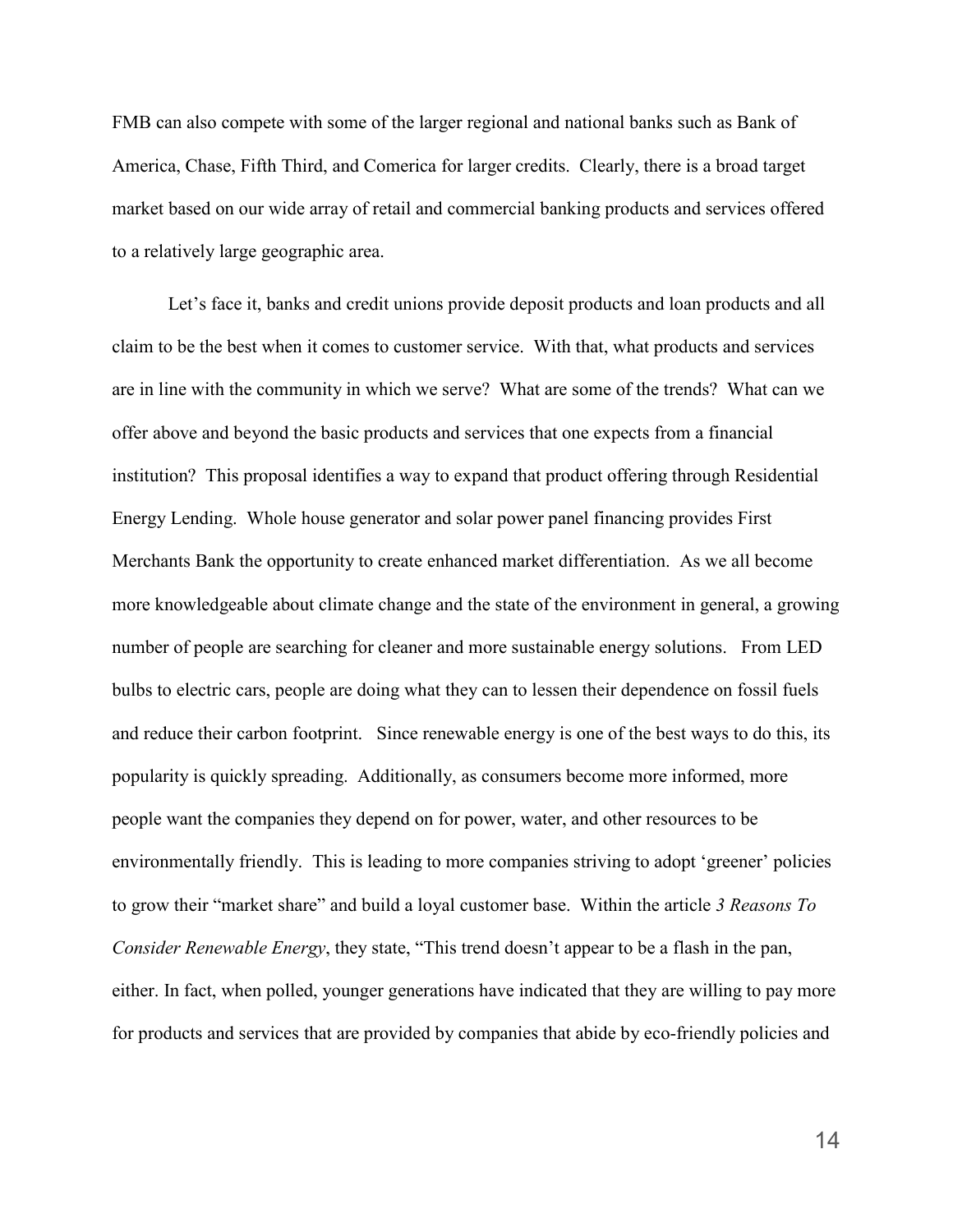practices" (IGS Energy). FMB should recognize this change within its identified market area and offer competitive financing for the proposed Residential Energy Lending.

#### **Innovation Affects Image**

Innovation is about doing something differently from everyone else operating in your space. If your organization is using innovation on its products, for example, then the goal is to develop or update the products until there is nothing else on the market like it. We have all heard the term, "innovate or die". That's a pretty harsh statement, but it's true. With the increase in modern technology, including but not limited to the internet, it is crucial for businesses to constantly seek out ways to become more innovative by adapting to the trends of their market areas. Utilizing innovation will save money, time and other resources but most of all it will give FMB a competitive advantage over other financial institutions stuck in their old ways. Innovation helps an organization differentiate itself and its products from the competition, which can be particularly powerful in an oversaturated financial industry. So, if FMB wishes to attract forward thinking, environmentally conscious and fiscally responsible customers from young homeowners to retirees, the adoption of innovation through Residential Energy Lending will provide that positive image to increase market share.

## **Aging Population**

Statistics tell the story that the U.S. population is getting older at a dramatic rate. The Department of Health & Human Services Administration's on Aging estimates that nearly 55 million people – nearly one-in-six – will be age 65 or older by 2020, compared with 40 million in 2010. As the population ages, their basic needs become essential, such as heat, water, air conditioning, medical devices and home security; all reliant on electricity. In the event of interruption of electricity, many seniors may not be able to venture out of their home due to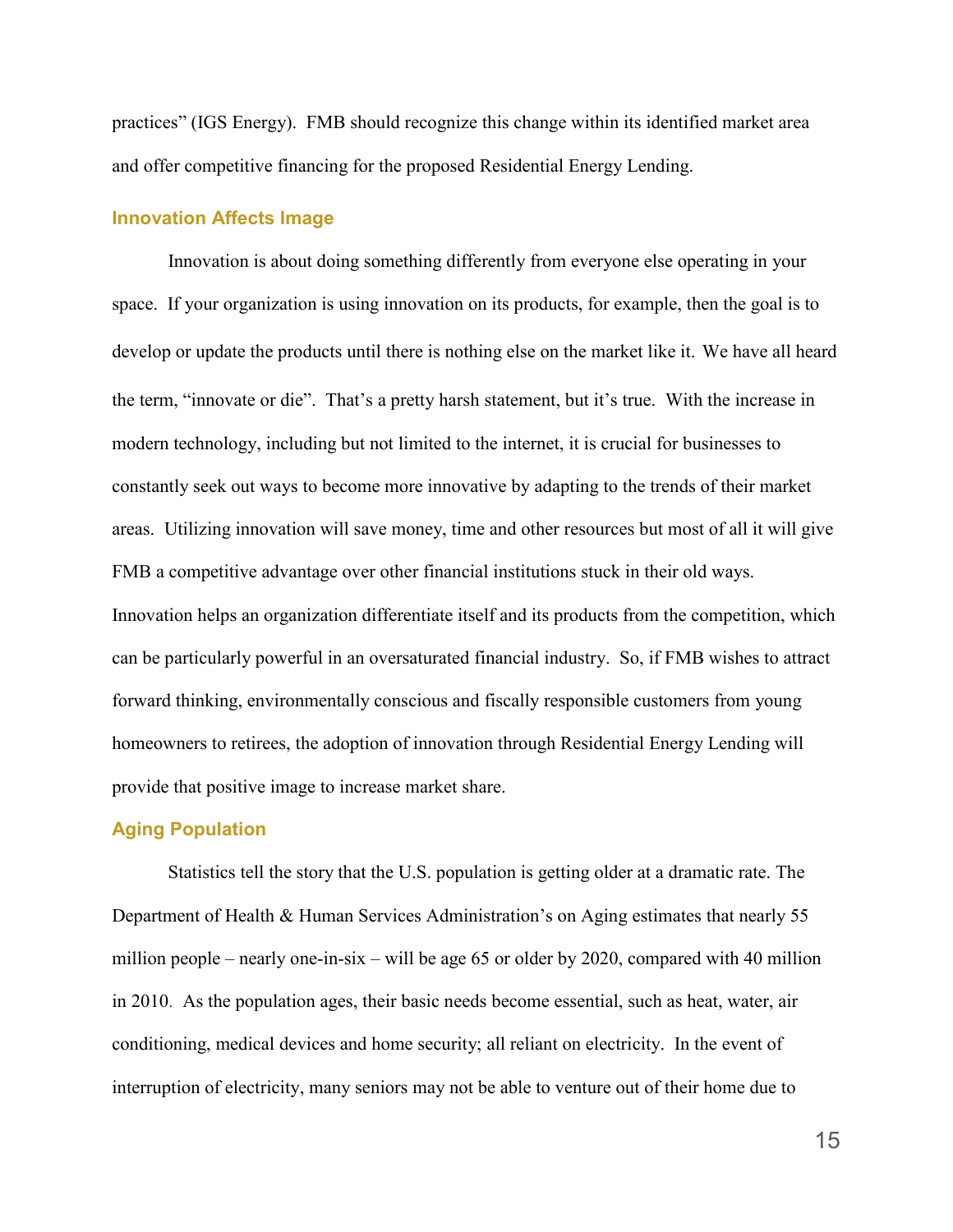inclement weather, and for those that do attempt to leave their home, they put themselves at risk. It certainly is to their benefit to stay in the comforts of their home. This certainly can be accomplished with purchase of a whole house generator.

Baby boomers, born 1946-1964, are open minded when it comes to technology. As an example, many baby boomers have integrated the internet into their daily lives. A report last year, according to Pew Research's most recent [social media fact sheet,](https://www.pewresearch.org/internet/fact-sheet/social-media/) 69% of adults between 50-64 and 40% of those above 65 use social media.. This number is only set to increase. FMB should ignore the presumption that seniors do not understand technology and instead use it as an avenue for delivering targeted, relevant offers to increase engagement.

Founded more than 30 years ago, FONA International, creator and producer of flavors for many of the largest food, beverage, and nutritional companies in the world state that **Baby boomers hold \$2.6 trillion in buying power.** They're credited as one of the wealthiest generations to date and are still economically powerful despite their old age. Boomers have had more time to build their wealth in comparison to other generations while some are still in the workforce and making more money. Not only do they possess buying power they are also concerned about the environment and willing to make the investment. According to an article in Forbes dated February 17, 2020, baby boomers outpace millennials and gen-z when it comes to reducing or eliminating their carbon footprint. Purchasing solar power panels with battery backups drastically reduce or eliminate electric bills, and also make a statement to protecting the environment and making a commitment to sustainability. So, financial institutions who can effectively meet the changing needs of aging consumers will be able to tap into the largest slice of the mature market pie.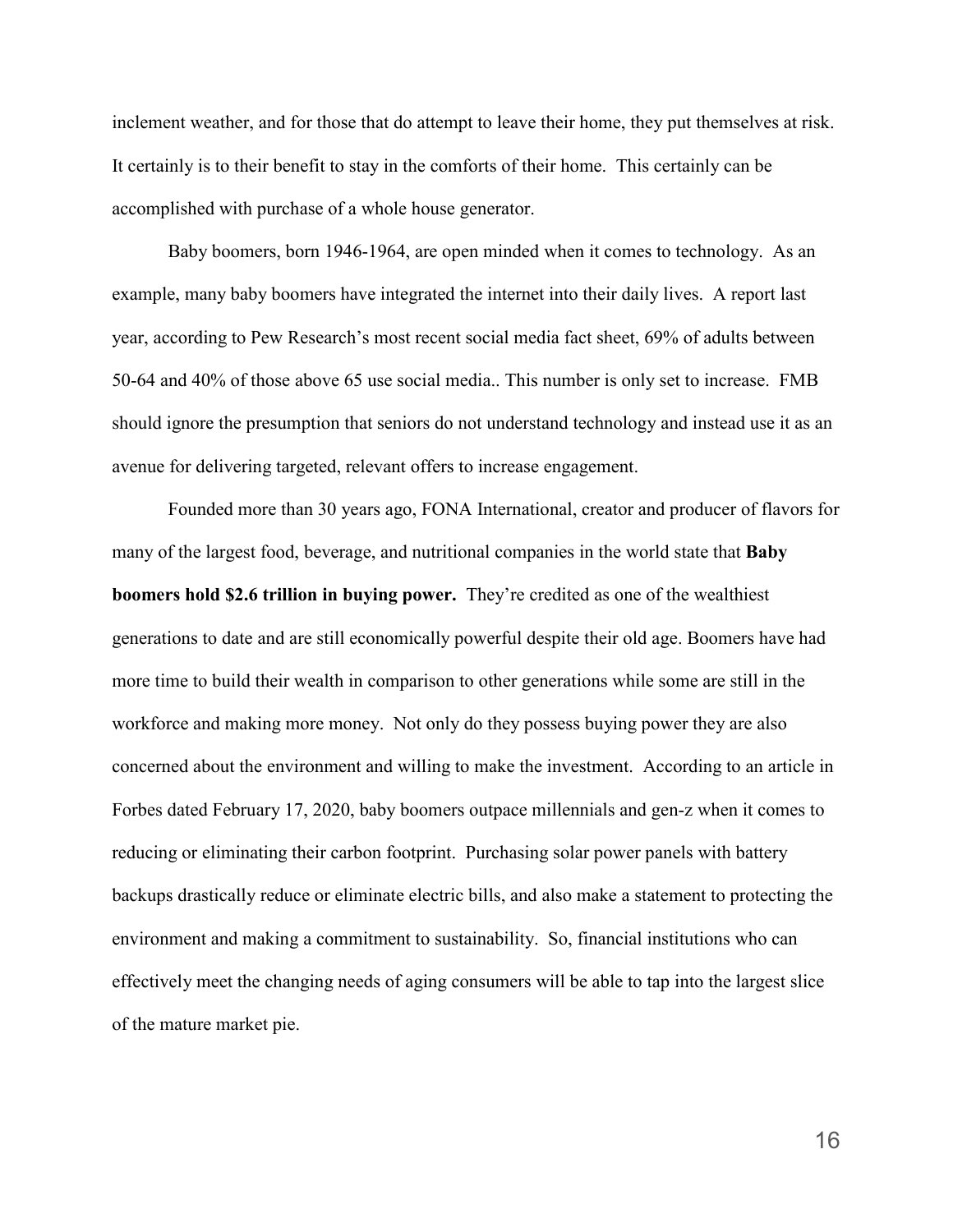## **Threats/Risks**

There are many reasons to consider entering the residential energy lending market, so what are the apparent risks? The current pandemic certainly has precautionary actions being taken by lenders. Factors leading to the concern include rapidly rising unemployment, potential decreases in home values, and potential loss rates on loan amounts exceeding 80% CLTV. Through the month of May 2020, FMB HELOC outstandings are trending down; current balances are \$376 million compared to \$380 million the prior month. Utilization rates are also declining, currently at 44% compared to 47% the month prior. Delinquency rates are up slightly, while losses remain in control at this time. On a positive note, through April 2020, the consumer loan portfolio was at a 0.857% delinquency rate, well below the 1.5% internal target, and annualized net charge off rate was 0.253%, below the 0.5% target. With the anticipated distribution of vaccines and stimulus packages, it can be expected that economic activity should stabilize in 2021.

Regarding solar panels, currently there is 26% federal tax credit encouraging homeowners to take advantage of renewal sources of energy such as solar panels. This federal tax credit is expected to reduce to 22% in 2021 through 2022. If these credits continue to decrease or are eliminated, it could have a negative impact on the installations of solar panels. The mitigant to this risk is the cost of solar panels continuing to drop. In summary, the threats to entering this financing market is very small. In the event FMB believed it was no longer advantageous to offer financing, the cost to unwind would be minimal.

#### **Existing Financing Options-FMB**

After searching various financial institution websites within the subject market area, it was discovered that no financing options are available, specifically for residential energy loan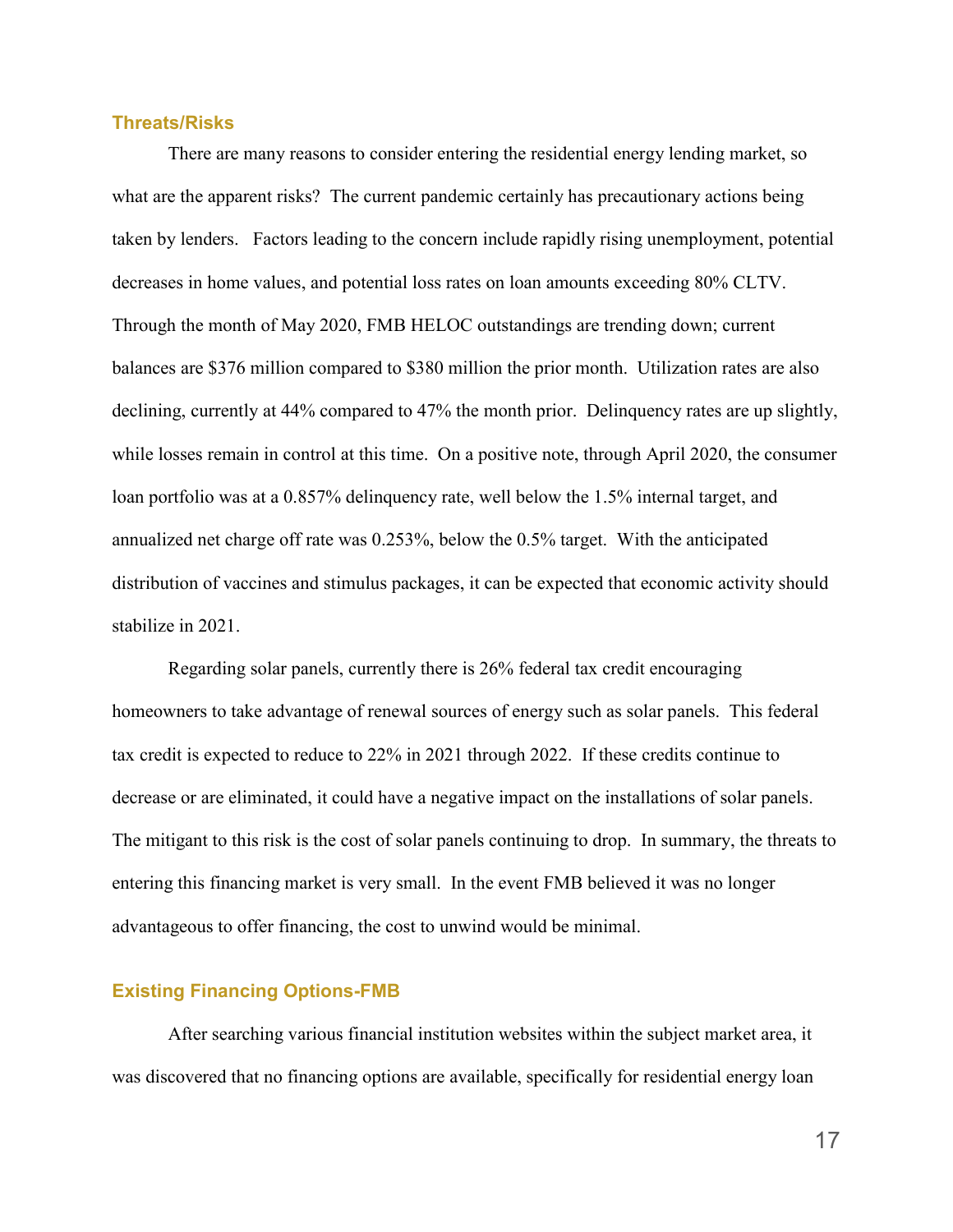products. Certainly, banks and credit unions offer the traditional home equity term loans, lines of credit, and home improvement loans. What does a prospective customer do in the case that they wish not to use the equity in their home, or they don't have adequate equity? What options do they have? In addition, some home improvement loans are expensive and limited in the amount of credit extended. Below demonstrates existing pricing for First Merchants Bank's home equity loans, home equity lines of credit, and home improvement loans.

| <b>First Merchants Home</b><br><b>First Merchants Home Equity</b><br><b>Terms</b><br><b>Line of Credit</b><br><b>Improvement Loan</b><br><b>Wall Street Journal Prime</b><br><b>Interest Rate</b><br>6.99% fixed 60 months<br>floating and up<br><b>LTV</b><br>N/A<br>*Up to 89.9% LTV<br><b>Loan Maximum</b><br><b>Unlimited</b><br>\$5,000 | <b>Collateral</b> | <b>Unsecured</b> | Secured by primary residence | Secured by primary residence       |  |  |
|----------------------------------------------------------------------------------------------------------------------------------------------------------------------------------------------------------------------------------------------------------------------------------------------------------------------------------------------|-------------------|------------------|------------------------------|------------------------------------|--|--|
|                                                                                                                                                                                                                                                                                                                                              |                   |                  |                              | <b>Unlimited</b>                   |  |  |
|                                                                                                                                                                                                                                                                                                                                              |                   |                  |                              | *Up to 89.9% LTV                   |  |  |
|                                                                                                                                                                                                                                                                                                                                              |                   |                  |                              | 4.99% fixed 120 months             |  |  |
|                                                                                                                                                                                                                                                                                                                                              |                   |                  |                              | 3.99% fixed 60 months              |  |  |
|                                                                                                                                                                                                                                                                                                                                              |                   |                  |                              | <b>Term Loan</b>                   |  |  |
|                                                                                                                                                                                                                                                                                                                                              |                   |                  |                              | <b>First Merchants Home Equity</b> |  |  |
|                                                                                                                                                                                                                                                                                                                                              |                   |                  |                              |                                    |  |  |

**First Merchants** 

**\*Note-These options are based on an "A" credit of 740 or higher**

## **Existing Options of Financing-Synchrony Bank**

#### **Whole House Generators**

What appears to be the largest competitor of financing whole house generators is Synchrony Bank based out of Stamford, Connecticut. Generac, a leader in home standby generators with more than 75% market share in North America, exclusively promotes Synchrony on its corporate website. Synchrony is a consumer financial services giant delivering customized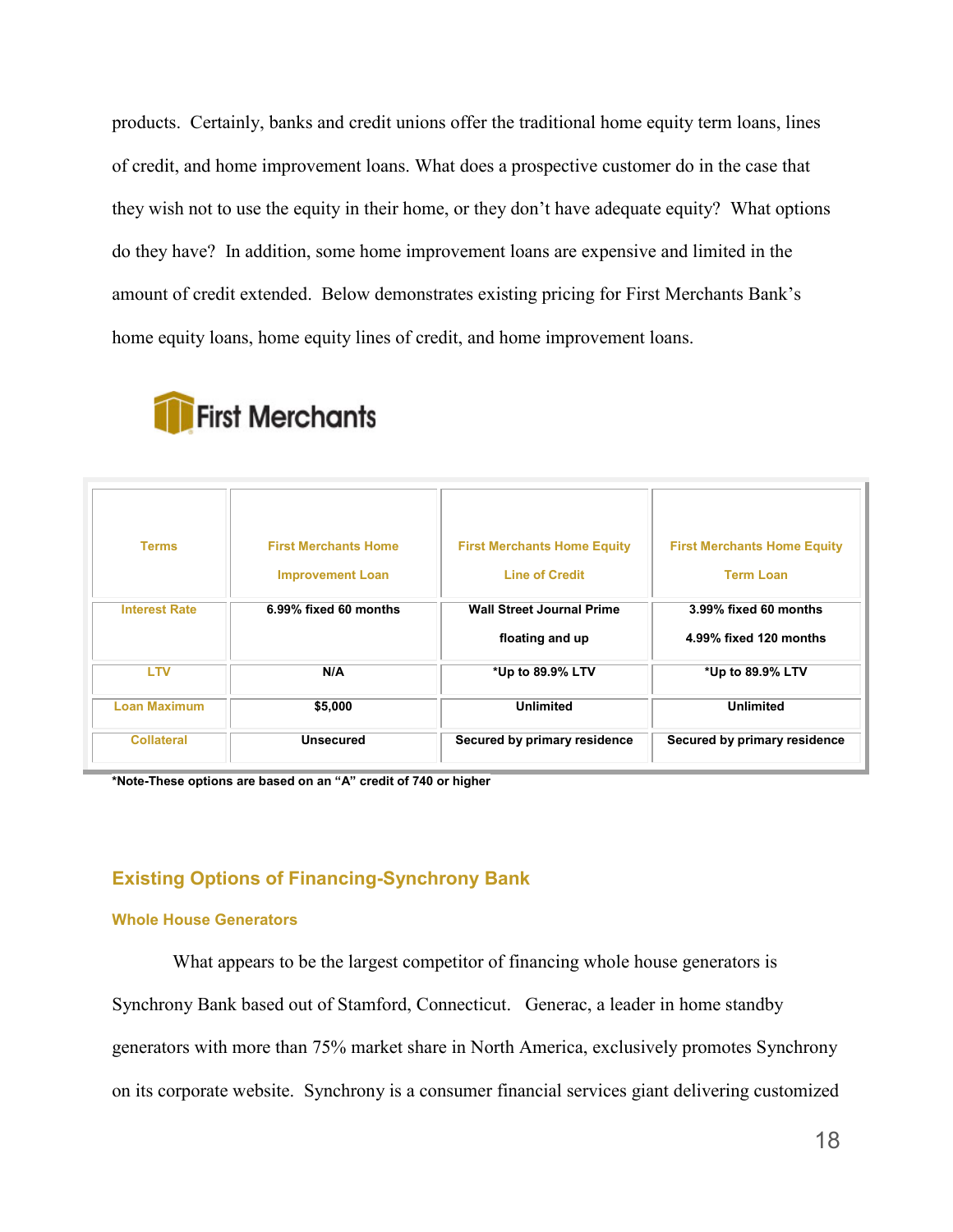financing programs across many industries including retail, health, auto, travel and home. Financing whole house generators is strictly a one-time transaction with no requirement for an auto debit from a deposit account. In addition, financing does not include taxes and delivery. Below is a summary of the unsecured financing options with Synchrony.



| Rate (APR) | <b>Term</b>     |
|------------|-----------------|
| 9.99%      | 62-132 months   |
| 7.99%      | 38-61 months    |
| 5.99%      | 19-37 months    |
| $0\%$      | Up to 18 months |

# **Existing Options of Financing-Light Stream**

## **Residential Solar Panels**

There are clearly limited sources of competition when it comes to solar financing. The following non-Michigan banks and finance companies claim to offer solar financing which is defined as unsecured. Here are just some of the names that are active or willing to finance in Michigan.

| Light Stream | Home Loan        | AmeriFirst            | Dividend Solar | <b>EFS</b> |
|--------------|------------------|-----------------------|----------------|------------|
|              | Green Sky Credit | <b>Medallion Bank</b> |                |            |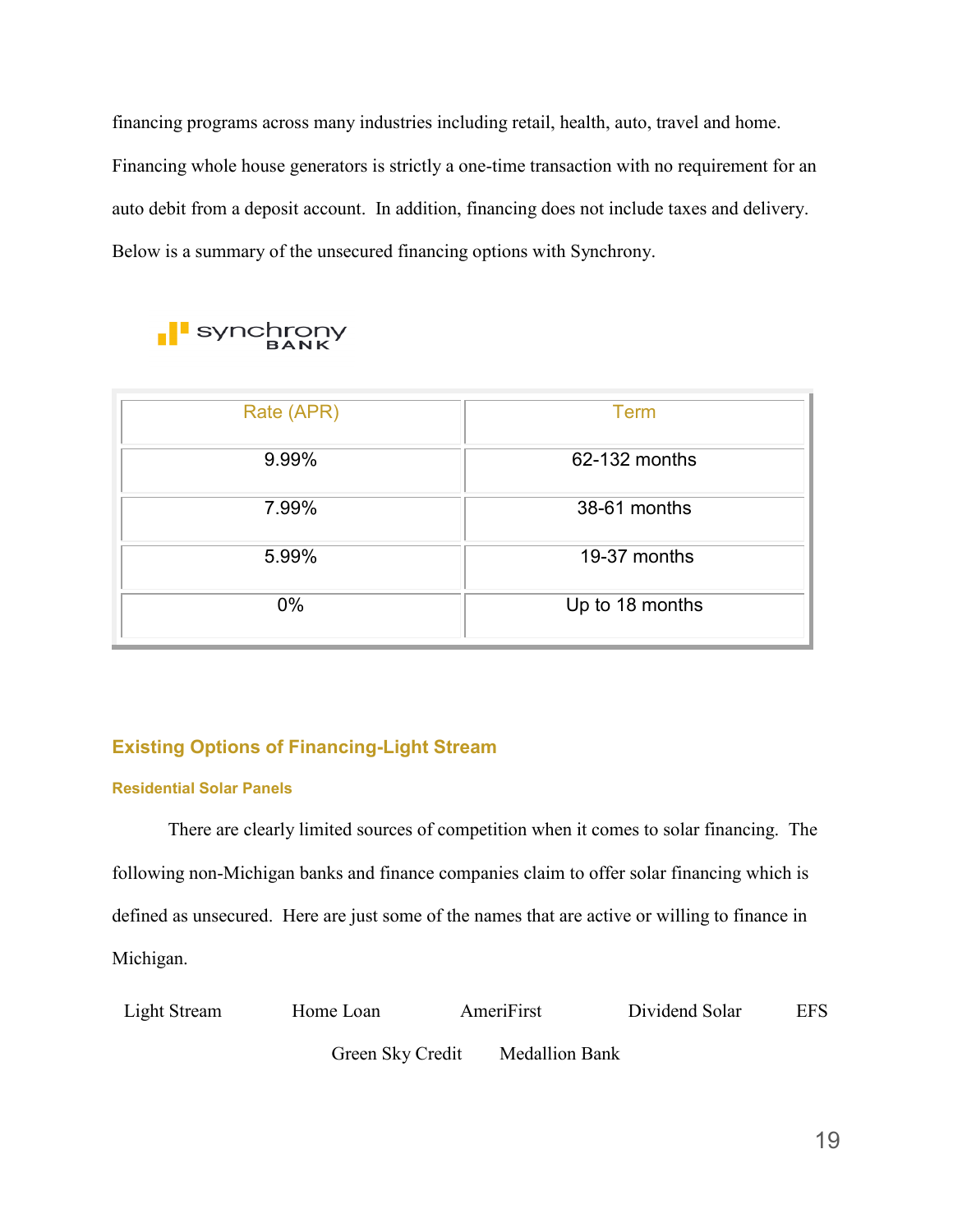After reviewing their websites to discover their solar financing plans, many do not disclose their terms and conditions, however, Light Stream does offer detailed information on their unsecured solar plans. Light Stream is a division of TRUIST which is the result of a Sun Trust Bank and BB&T merger. Light Stream's lowest financing option information is displayed in the table below.



| Loan amount | 24-36 months | 37-48 months | 49-60 months  | 61-72 months  | 73-84 months  | 85-144<br>months |
|-------------|--------------|--------------|---------------|---------------|---------------|------------------|
|             |              |              |               |               |               |                  |
| \$5000-     | $7.49% -$    | $8.09% -$    | $8.49% -$     | $8.79% -$     | N/A           | N/A              |
| \$9,999     | 15.49%       | 16.09%       | 16.49%        | 16.99%        |               |                  |
| $$10,000-$  | $3.99% -$    | $5.34% -$    | $6.49% -$     | $6.79% -$     | $6.99% -$     | N/A              |
| \$24,999    | 14.49%       | 15.09%       | <b>15.49%</b> | <b>15.99%</b> | <b>16.29%</b> |                  |
| \$25,000-   | $5.49% -$    | $6.09\%$ -   | $6.49% -$     | $6.79% -$     | $6.99% -$     | $6.89% -$        |
|             |              |              |               |               |               |                  |
| \$49,000    | 14.49%       | 15.09%       | 15.49%        | 15.99%        | 16.29%        | 16.49%           |

## **A Competitive Solution**

A possible alternative to encourage financing of whole house generators and solar panels would be to provide a specific purpose promotion. If a prospective customer wished to utilize the equity in his/her home, the promotion would allow up to **95%** LTV to assist in the purchase of alternative residential energy applications compared to the existing FMB LTV limit of **89.9**%. The requirement, in addition to normal underwriting, would be that the equipment be purchased from an authorized dealer and installed by a licensed contractor. The home equity term loan interest rate would be reduced by 10 basis points compared to traditional pricing. The home equity line of credit option (HELOC) would maintain the existing FMB pricing, however, LTV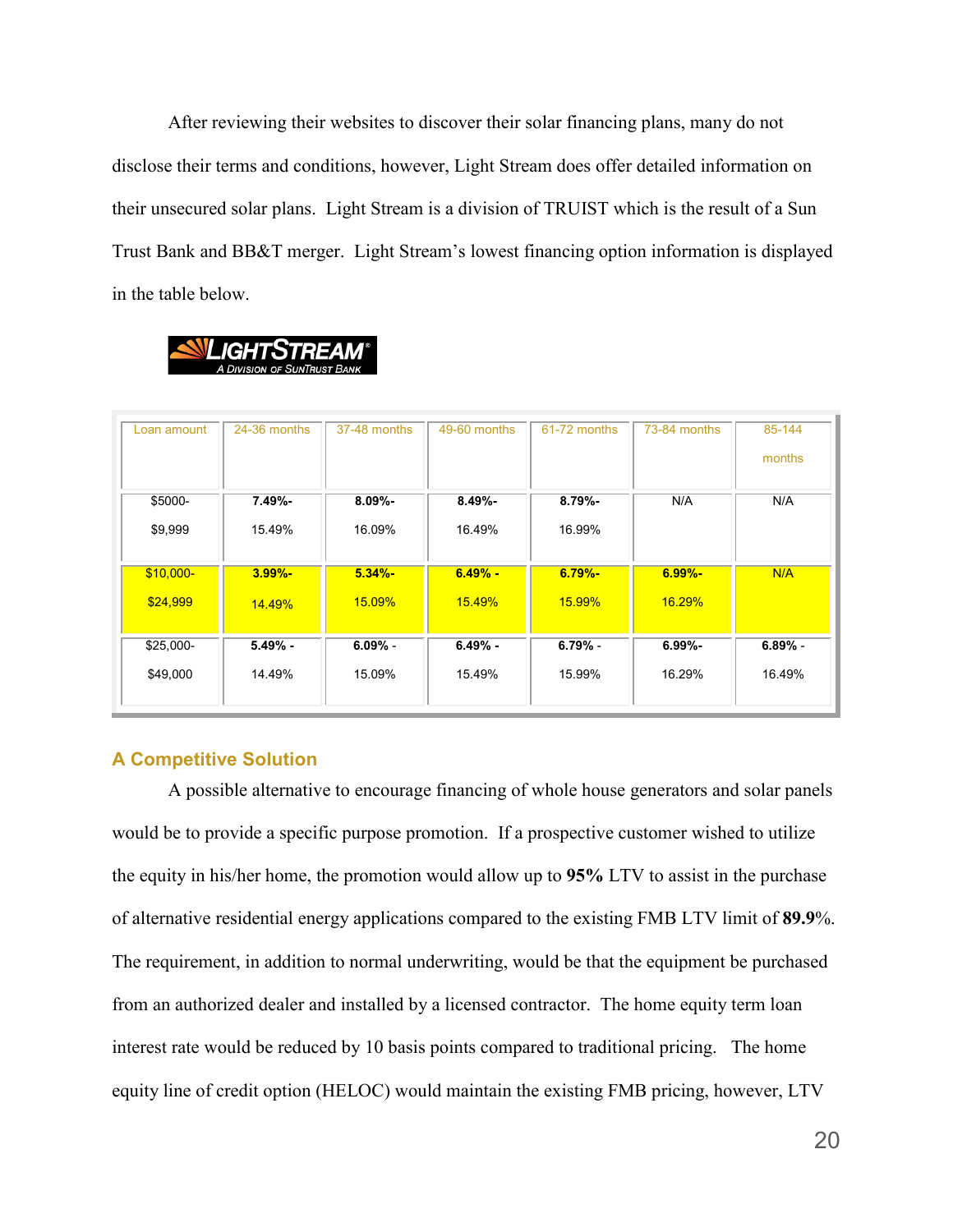would also be increased to **95%** LTV. In the event the customer does not establish a DDA account with auto debit, a .25% rate increase would apply.

If the home equity structure does not fit the needs of the customer, FMB could offer a special promotion home improvement loan, otherwise knowns as a Residential Energy Loan. Under the Home Improvement category, FMB may offer a residential energy option with increased loan maximums up to **\$10,000** for whole house generators and **\$25,000** for solar panels with preferential pricing up to a 1% reduction and adding a 72 month and 120 month option priced at .50% and 1% above the 60 month option respectively. In the event the customer does not establish a DDA account with auto debit, a .25% rate increase would apply. Below demonstrates the promotional offering.

| <b>Terms</b>         | <b>First Merchants Home</b><br><b>Residential Energy Loan</b>                             | <b>First Merchants Home</b><br><b>Equity Line of Credit</b> | <b>First Merchants Home</b><br><b>Equity Term Loan</b> |
|----------------------|-------------------------------------------------------------------------------------------|-------------------------------------------------------------|--------------------------------------------------------|
| <b>Interest Rate</b> | 4.99% fixed 36 mos.<br>5.99% fixed 60 mos.<br>6.49% fixed 72 mos.<br>6.99% fixed 120 mos. | <b>Wall Street Journal Prime</b><br>floating and up         | 3.89% fixed 60 months<br>4.89% fixed 120 months        |
| <b>LTV</b>           | N/A                                                                                       | *Up to 95.5% LTV                                            | *Up to 95.5% LTV                                       |
| <b>Loan Maximum</b>  | \$10,000 WHG \$25,000 SP                                                                  | <b>Unlimited</b>                                            | <b>Unlimited</b>                                       |
| <b>Collateral</b>    | Unsecured/UCC 1-A                                                                         | Secured by primary residence                                | Secured by primary residence                           |

**\*Note-These options are based on an "A" credit of 740 or higher. A .25% rate increase would apply if borrower does not elect to establish a FMB auto debit dda.**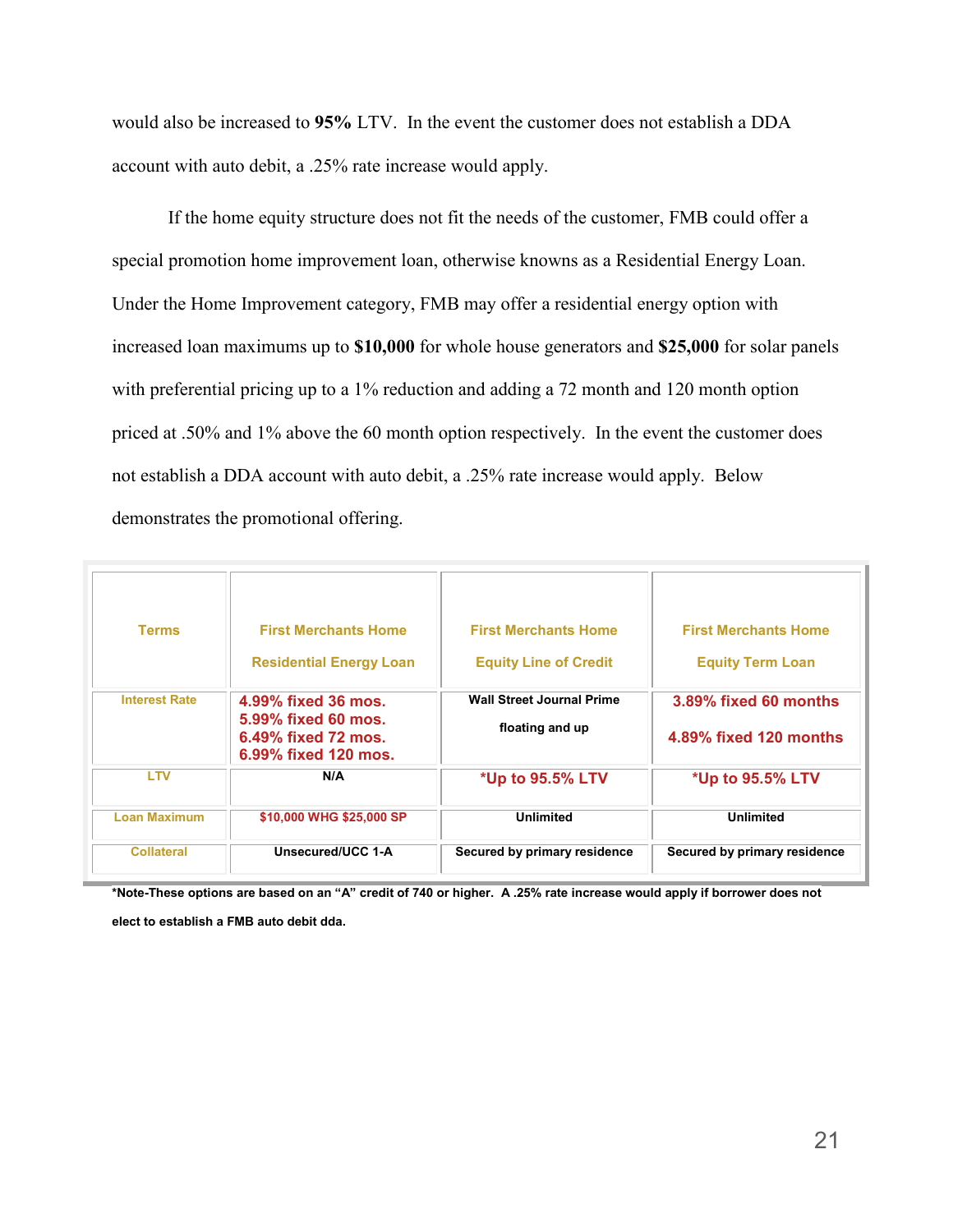Although, Light Stream does permit larger unsecured transactions than the proposed FMB unsecured home improvement plan, it's clear that the FMB residential energy loan promotion has its benefits when compared to the \$10,000-\$25,000 categories 61-120 months.



**\*Note-Light Stream does not provide 120-month financing for the subject loan range**

# **Establishment of Task Force**

The next stage of this process is to establish a stakeholder task force. The following

individuals are identified as being imperative in preliminary discussions related to the potential

offering of residential energy loans:

- Tom Myers, Regional President-Michigan
- Carrie Valek, Director of Consumer Banking
- Colton Cooley, Mgr. Retail Lending Sales
- Todd Patrick, Director of Product Mgmt. and Financial Performance
- Karen Evans, Director of Marketing
- Patrick Sims, Corporate Counsel-Compliance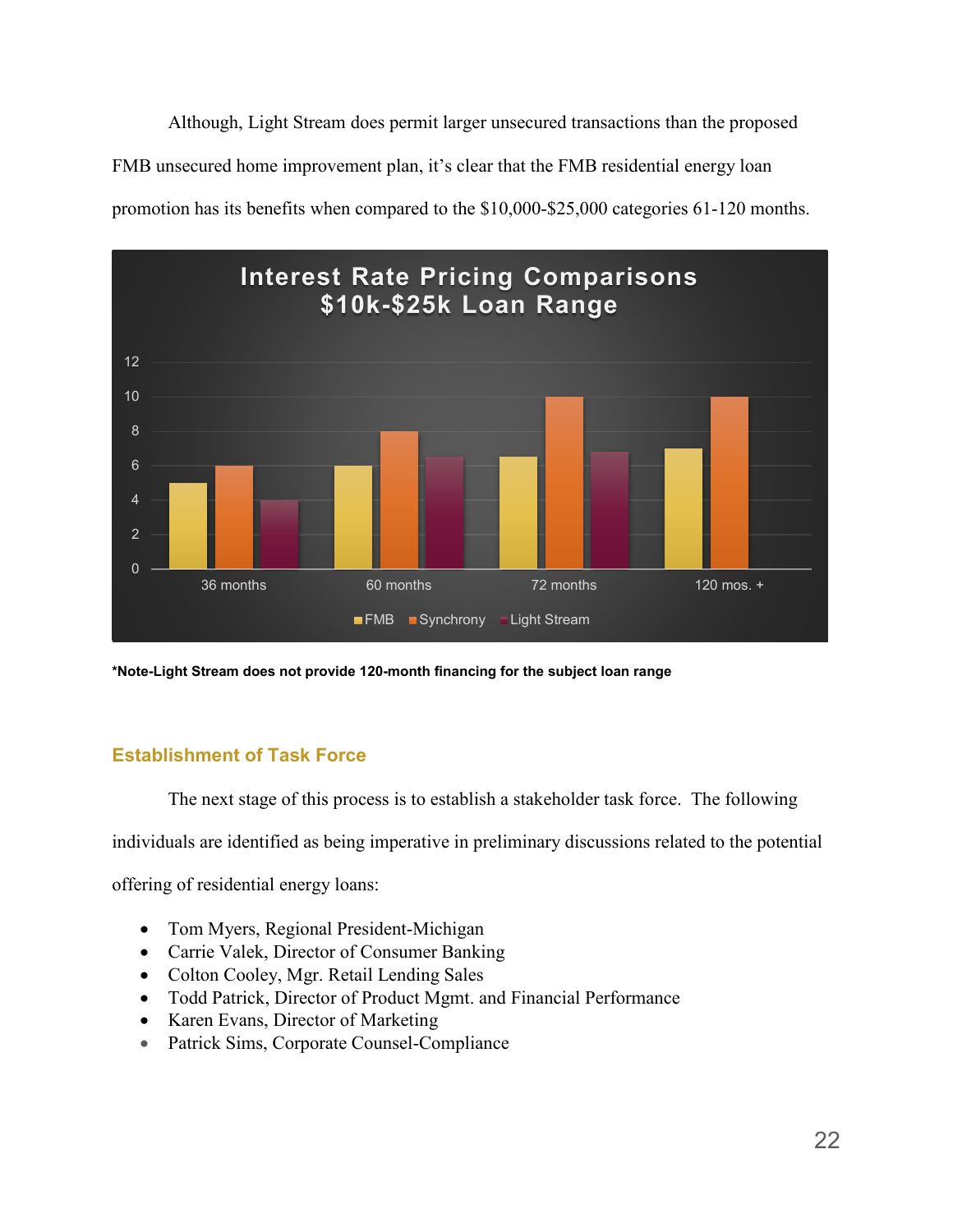After the initial task force meeting indicating the desire to move forward, the next step would be to discuss profitability models with the Director of Product Management and Financial Performance. Upon satisfactory review of profitability models, discussion would then focus on compliance issues involving the product offering. Some issues to discuss are the loan to value maximum of 95.5% with the secured options and the filing of a UCC 1-A for the unsecured option.

#### **Strategic Partnerships**

In addition to marketing the promotion through traditional forms such as mailers, print, social media and cable, it would be imperative to establish strategic partnerships with local dealers and installers of whole house generators and residential solar panels. There are approximately 60 whole house generators dealers/installers within southeastern Michigan. Most that advertise financing utilize Synchrony Bank. The goal would be to meet with dealers to show that FMB could offer competitive financing and a quick approval process with a local bank. After researching solar panel dealers and installers in southeastern Michigan, there are three that repeatedly show up with very high ratings on Home Advisor and Angie's List: The Green Panel, located in Brighton, MI, Oak Electric Services, Inc. located in Waterford, MI and Michigan Solar Solutions of Wixom, MI. Like whole house generator dealer/installers, the goal would be to meet with these three popular dealer and installers of solar panel and inform them of FMB's Residential Energy Lending promotion and its advantages.

#### **Initial Scope**

Because the writer of this proposal is located within the southeastern Michigan region of First Merchants Bank, the data generated represents the like region. If the bank's senior management team elects this proposal, it is recommended that it be limited to the southeastern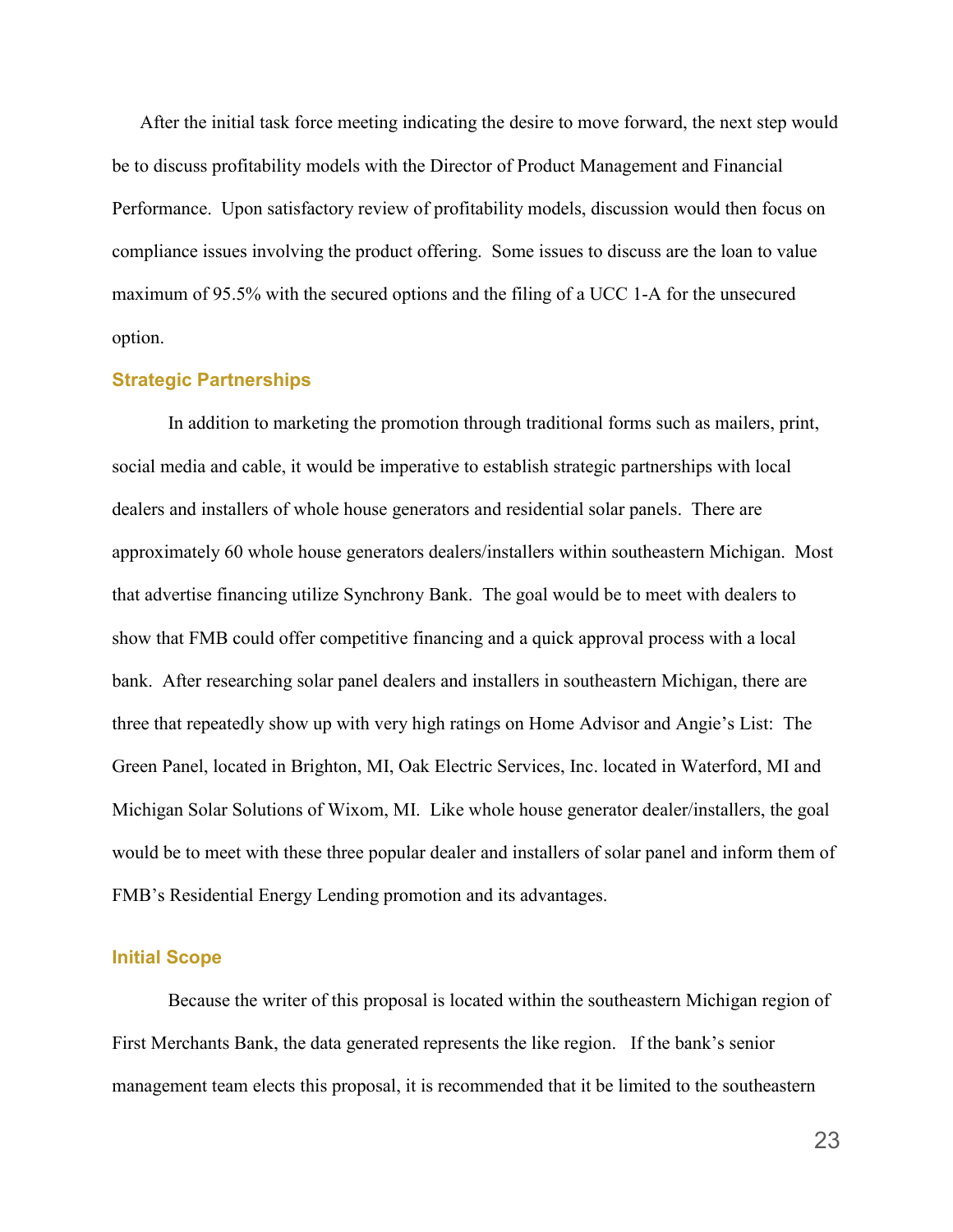Michigan region. It would also be advisable that the establishment of any strategic partnerships with retailers and installers be delayed until the training and implementation of the program within the FMB team is completed.

Once data is retrieved regarding positive loan activity within this market, other markets within the organization may be considered.

# FINANCIAL IMPACT

#### **FMB Consumer Profitability**

The intent of this proposal is to not only suggest the positive image of providing residential energy lending but also display in the following scenarios that this type of financing can increase balances and do it profitably to FMB standards. One of the greatest benefits of this strategic proposal is that it will not require any material capital investment. Yes, it is expected there will be some opportunity costs associated with the establishment of a strategic task force to meet and analyze the existing consumer portfolio and analyze the opportunity for expanding consumer lending activity, however, this endeavor can be accomplished with existing management, retail staff and infrastructure. In addition to these opportunity costs, FMB should be expected to incur other costs such as upfront marketing costs and loss provisions. The first step is to review FMB's existing consumer loan activity and profitability for the year ended 2019. According to FMB's July 2020 Consumer Bank Lending Review, balances were approximately \$421 million in real estate secured loans and \$82 million in non-real estate loans. Loan fee income was \$1.463 million and total revenue was \$16.553 million. When reviewing FMB's consumer loan profitability as of year-end 2019, the average loan spreads for the consumer loan book is **3%**. Upfront marketing research and material for a new consumer loan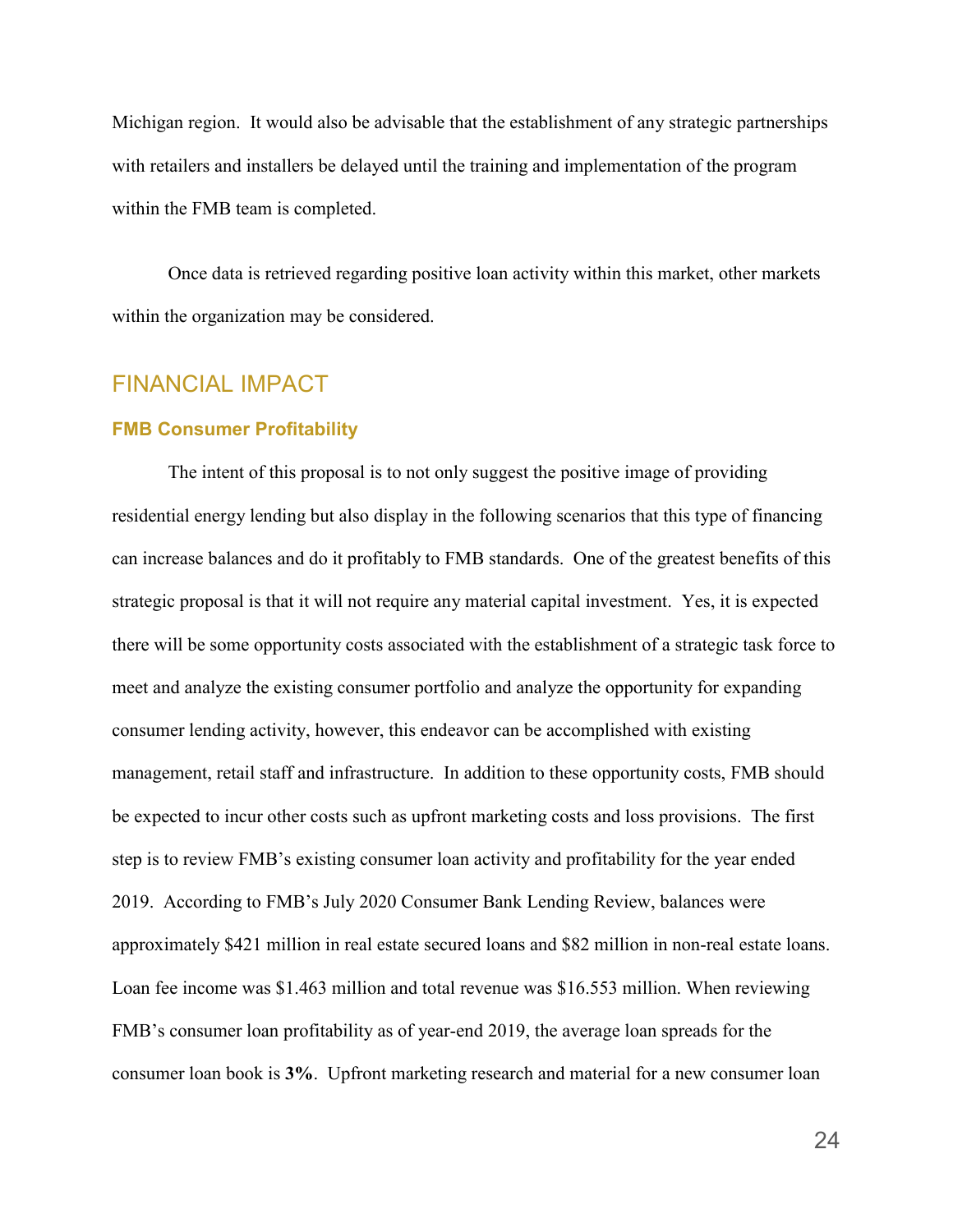product is estimated at **\$5,000** annually and charge off provisions at **.50%,** however, these costs will be recognized net of revenue over time. There were 2,670 real estate secured loans produced with origination and personnel expense allocated to real estate secured loans were estimated at \$1.77 million or **\$662/loan**. In addition, there were 4,000 non-real estate loans booked, and total origination expense was about \$251k or **\$62/loan**. There were approximately 7,300 denied applications and \$147k in expenses allocated to denials. When layering in personnel expense, provision expense, and Decision Pro fees, total net revenue is just under \$11 million. **Profit per loan is \$407 and the ROA is 2.19%**.

The following financing assumptions are based on several different scenarios. Scenario 1 is based on utilizing terms related to whole house generators (pgs. 10-11). Scenario 2 is based on utilizing terms related to solar panels (pg. 12). Other items included in Scenario 1 and 2 recommended by FMB's Consumer Bank Lending Review are the following:

- Loan Fee (\$0 for Secured, \$125 unsecured)
- Charge Off Percentage (.50%)
- Charge Off Loan Amount (\$1,500)
- Annual Portfolio Growth (5.00%)
- Annual Marketing Expense (\$5,000)
- Annual Personnel Costs (\$62/loan)
- Origination Costs (\$600/loan R/E secured, \$60/loan unsecured WHG, \$100/loan unsecured SP)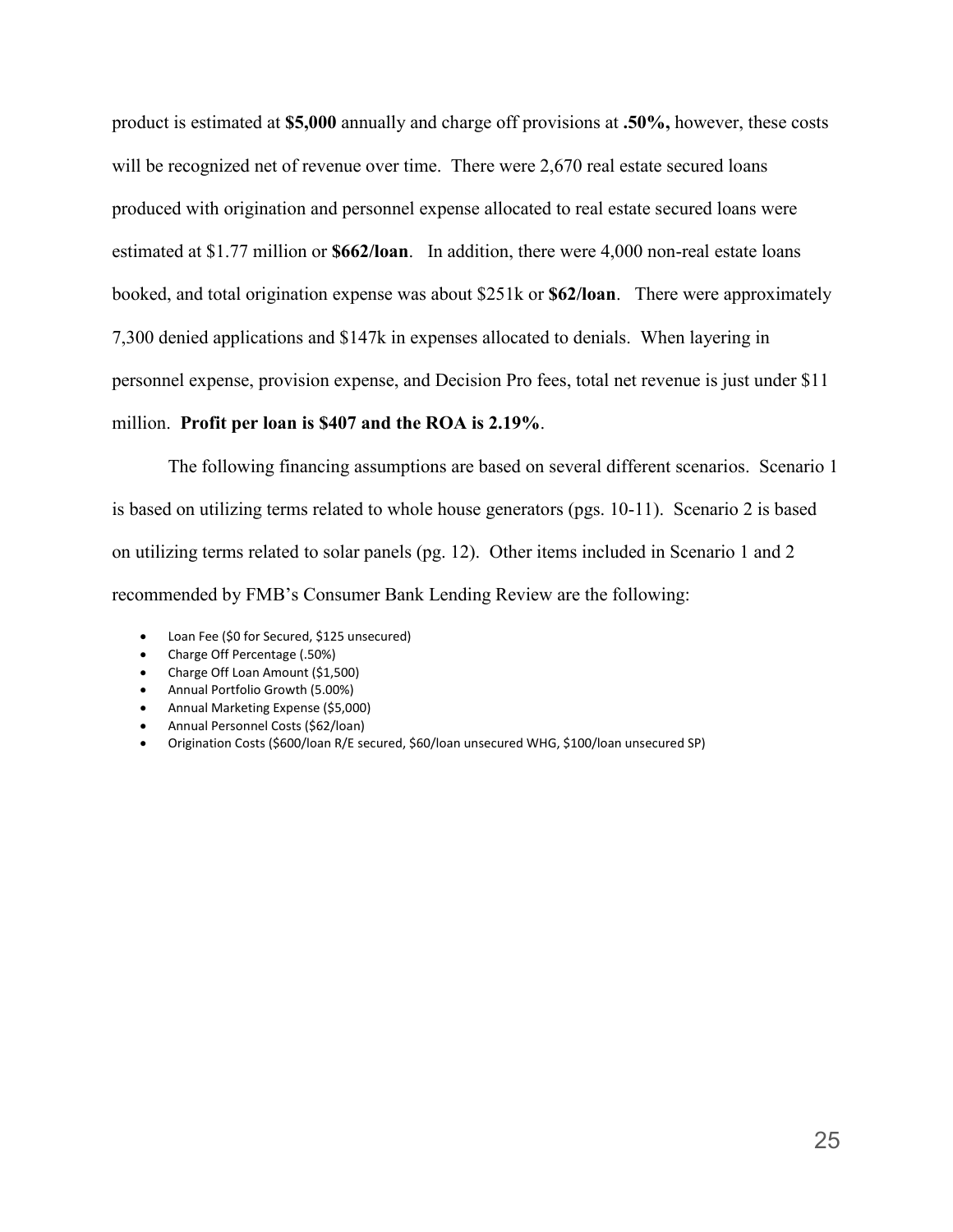|                                                 | <b>FMB</b>       | <b>Margin</b> | Rate  | <b>Term</b>      | Average | <b>Fee</b> | <b>Net</b>                                       | <b>ROA</b>                         |
|-------------------------------------------------|------------------|---------------|-------|------------------|---------|------------|--------------------------------------------------|------------------------------------|
|                                                 | <b>COF</b>       |               |       |                  | Loan    |            | <b>Revenue</b>                                   |                                    |
| <b>WHG</b><br><b>Unsecured</b>                  | 1.42%<br>10 year | 5.57%         | 6.99% | <b>120 mos.</b>  | \$8,500 | \$125      | \$37,550<br>Yr. 1<br>\$111,574<br>Yr.2           | 2.60% Yr.1<br>3.77% Yr. 2          |
| <b>WHG</b><br><b>Unsecured</b>                  | .80%<br>5 year   | 5.19%         | 5.99% | <b>60 mos.</b>   | \$8,500 | \$125      | \$34,589<br>Yr. 1<br>\$102.969<br>Yr.2           | 2.39% Yr.1<br>$3.48\%$ Yr. 2       |
| <b>WHG</b><br><b>Home Equity</b><br><b>Term</b> | 1.42%<br>10 year | 3.47%         | 4.89% | 120 mos.         | \$8,500 | \$0        | (\$90,503)<br>Yr. 1<br>(\$18,354)<br>Yr.3        | $-6.26\%$ Yr. 1<br>$-0.41\%$ Yr. 3 |
| <b>WHG</b><br><b>Home Equity</b><br><b>Term</b> | .80%<br>5 year   | 3.09%         | 3.89% | 60 mos.          | \$8,500 | \$0        | (\$93,464)<br>Yr. 1<br>(\$32,883)<br>Yr.3        | $-6.47\%$ Yr. 1<br>$-0.72\%$ Yr. 3 |
| <b>WHG HELOC</b>                                | .27%<br>$30$ day | 2.98%         | 3.25% | Interest<br>Only | \$8,500 | $0\%$      | (\$94,321)<br><b>Yr. 1</b><br>(\$37,089)<br>Yr.3 | $-6.53\%$ Yr.1<br>$-0.81\%$ Yr. 3  |

## **Scenario 1 – Whole House Generator Financing Options (170 loans/yr.)**

See Appendix A

The above scenario clearly displays that the, 120-month and 60-month, unsecured options, with a **\$125** processing fee, is substantially more profitable than the secured options utilizing the home equity options due to the higher spread and less upfront origination costs. ROA on these unsecured options exceed FMB's average 2.19% in the first year of roll out. Certainly, there is less risk associated with home equity options however due to upfront origination costs and competitively driven lower margins, a desired ROA equal to or greater than FMB's current ROA of 2.19% could take up to five years of cumulative loan growth assuming an average loan of \$8,500. A possible solution for improving the return on the real estate secured option is to consider utilizing a 2 x S.E.V. formula to establish value in lieu of an appraisal. This option could potentially reduce the origination costs per loan as much as \$450 which would result in an ROA of .86% for year 1 and 1.45% for year 4 when utilizing the 10 year option.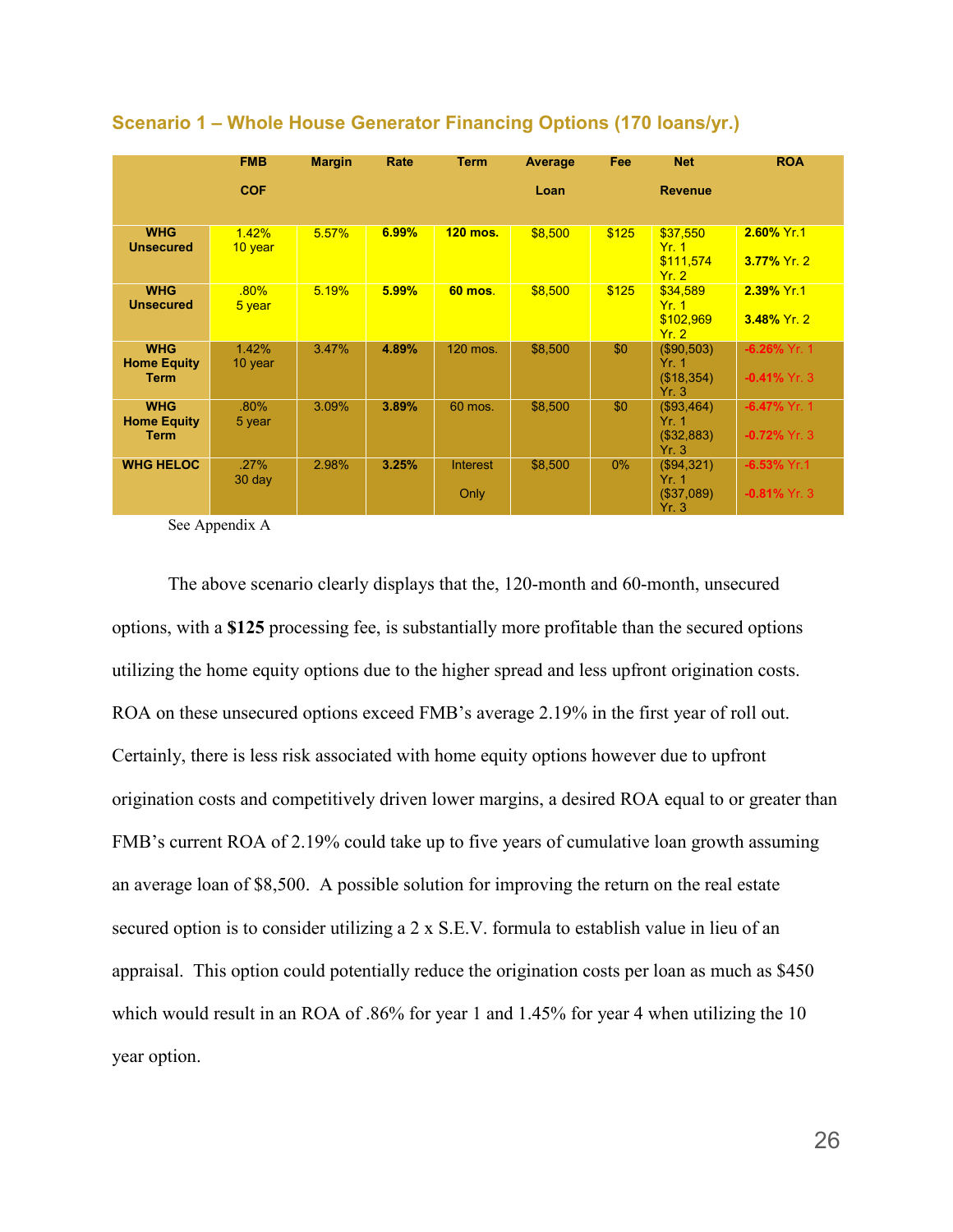|                                                          | <b>FMB</b>       | <b>Margin</b> | Rate  | <b>Term</b>      | Average  | Fee   | <b>Net</b>                                     | <b>ROA</b>                           |
|----------------------------------------------------------|------------------|---------------|-------|------------------|----------|-------|------------------------------------------------|--------------------------------------|
|                                                          | <b>COF</b>       |               |       |                  | Loan     |       | <b>Revenue</b>                                 |                                      |
| <b>Solar Panels</b><br><b>Unsecured</b>                  | 1.42%<br>10 year | 5.57%         | 6.99% | <b>120 mos.</b>  | \$16,000 | \$250 | \$40,422<br>Yr. 1<br>\$114,669<br>Yr.2         | 3.01% Yr.1<br>4.14% Yr. 2            |
| <b>Solar Panels</b><br><b>Unsecured</b>                  | .80%<br>5 year   | 5.19%         | 5.99% | <b>60 mos.</b>   | \$16,000 | \$250 | \$37.655<br>Yr. 1<br>\$106,624<br>Yr.2         | 2.80% Yr.1<br>3.85% Yr. 2            |
| <b>Solar Panels</b><br><b>Home Equity</b><br><b>Term</b> | 1.42%<br>10 year | 3.47%         | 4.89% | 120 mos.         | \$16,000 | \$0   | (\$35,346)<br>Yr. 1<br>\$46.795<br>Yr.3        | $-2.63\%$ Yr. 1<br>1.10% Yr. 3       |
| <b>Solar Panels</b><br><b>Home Equity</b><br><b>Term</b> | .80%<br>5 year   | 3.09%         | 3.89% | 60 mos.          | \$16,000 | \$0   | (\$38,113)<br>Yr. 1<br>\$33,206<br>Yr.3        | $-2.84\%$ Yr. 1<br><b>78% Yr. 3.</b> |
| <b>Solar Panels</b><br><b>HELOC</b>                      | .27%<br>$30$ day | 2.98%         | 3.25% | Interest<br>Only | \$16,000 | $0\%$ | (\$38,914)<br><b>Yr. 1</b><br>\$29,273<br>Yr.3 | $-2.90\%$ Yr.1<br>$.69\%$ Yr. 3      |

## **Scenario 2 – Solar Panel Financing Options (84 loans/yr.)**

See Appendix B

The above scenario clearly displays that the, 120-month and 60-month, unsecured options, with a **\$250** processing fee, is substantially more profitable than the secured options utilizing the home equity options due to a larger loan amount, higher spread and less upfront origination costs. ROA on these unsecured options exceed FMB's average 2.19% in the first year of roll out. Certainly, there is less risk associated with home equity options however due to upfront origination costs and competitively driven lower margins, a desired ROA equal to or greater than FMB's current ROA of 2.19% could take up to 5 years of cumulative loan growth with the 10 year pricing and 6 years of cumulative growth with 5 year pricing assuming an average loan of \$16,000. As mentioned on page 26, if FMB elected to utilize a 2 x S.E.V. formula to establish value in lieu of an appraisal, this option could potentially reduce the origination costs per loan as much as \$450 which would result in an ROA of .18% for year 1 and 2.32% for year 2 when utilized for the 10 year option.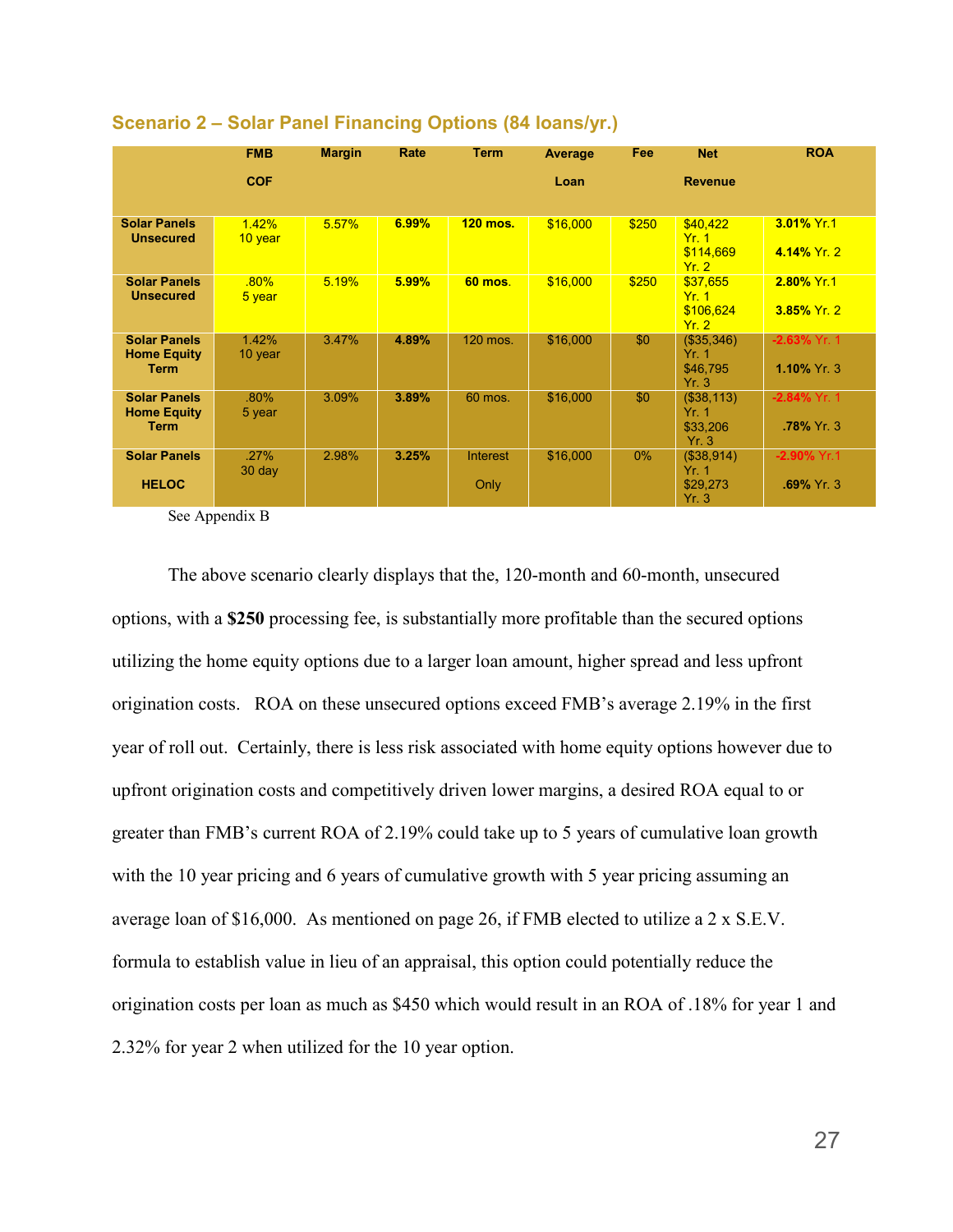# NON-FINANCIAL IMPACT **Internal and External Image**

One of the biggest challenges associated with the roll out of a new consumer loan product, especially one that is considered progressive and relatively new to the market, is understanding the item being financed and connecting to those consumers purchasing the item. There is an opportunity cost, for sure. This requires the commitment of bank management and staff to educate, plan, train, market and execute. Yes, it can be time consuming at first, but the benefit of this product proposal is that it does not require substantial capital investment. There is no requirement for new equipment, software platforms, facilities, or additional staff.

Non-financial impact from an internal perspective is that it sends a message to bank employees directly and indirectly engaged in the endeavor that FMB is seeking out new and creative ways to thrive in a very competitive market. How does the bank differentiate? How does the bank attempt to maximize profitability and shareholder value? It does it through recognizing market trends, buying habits, demographics, changes to our communities and environment. Certainly, employees want to be part of a winning team considered to be an innovative market leader. This could result in the retention of talent and possibly attract new talent. On page 15, it is noted that innovation affects image. In the marketplace, innovation helps institutions differentiate from the competition, which can be particularly powerful in an oversaturated financial industry. Maybe it's the delivery of new technologies, community involvement or in this case, innovative residential energy lending. This non-financial positive image impact can attract those forward thinking, environmentally conscious and fiscally responsible consumers. When consumers are searching the internet for financing options to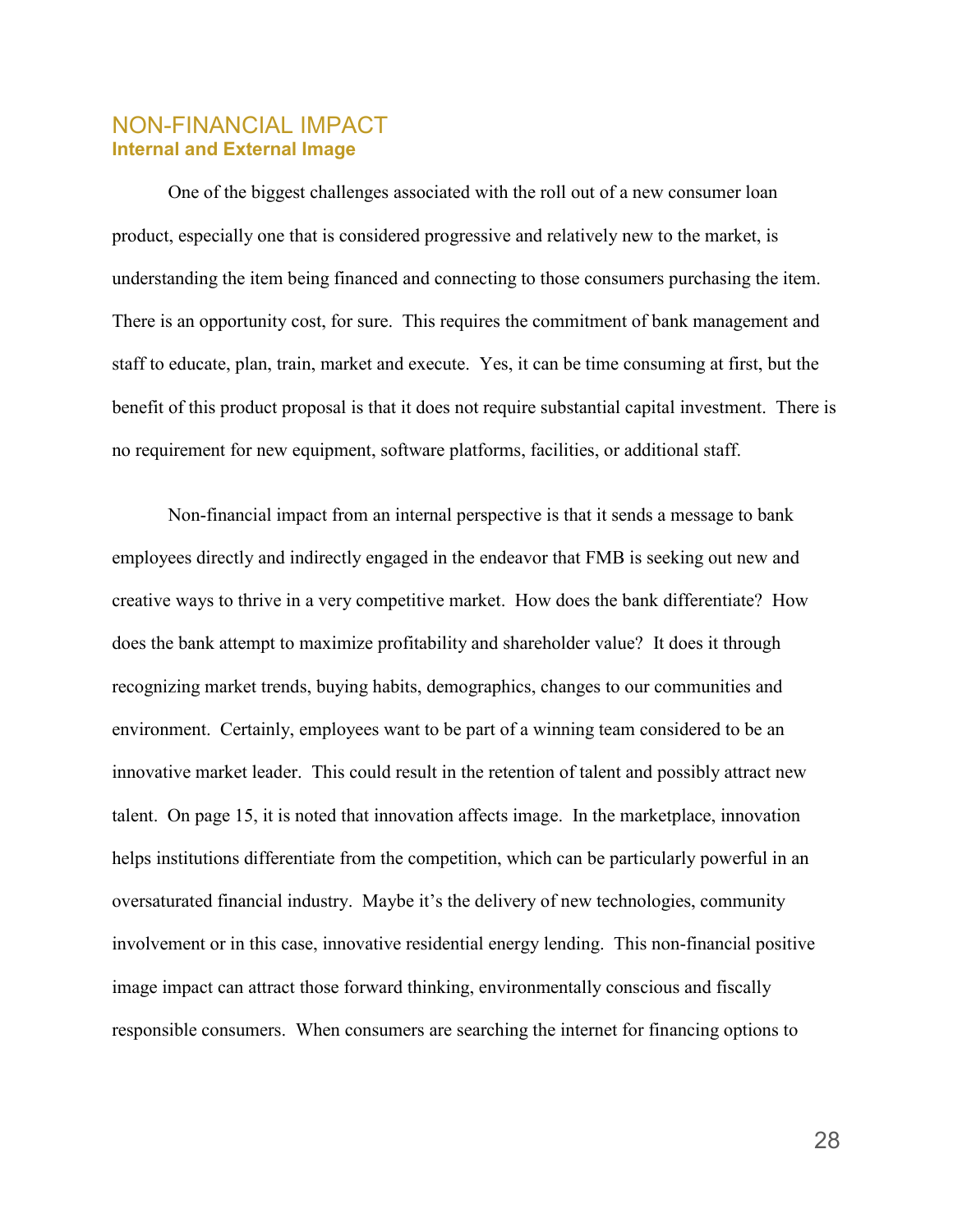assist in the purchase of whole house generators or solar panel financing and they discover First Merchants Bank, it sends a message and possibly opens the door to many opportunities.

## **The Experience**

With a new product offering it is imperative that an institution track the customer experience from beginning to end and beyond. First Merchants can offer a new and innovative loan product, however, if the process is clunky and inefficient, word can travel fast to the market and possible strategic partners. Word of mouth can be the best from of advertising, so tracking or monitoring the experience can provide meaningful feedback. According to Ascendant Strategy Management Group d/b/a Clear Point Strategy, a strategic marketing firm out of Arlington, Virginia, non-financial impact can be measured in 15 ways, however, the five listed below are examples of, how to track the customer experience:

- 1. **Conversion Rate:** The percentage of interactions that result in a sale. Formula: (Interactions with Completed Transactions) / (Total Sales Interactions) = (Conversion Rate)
- 2. **Retention Rate:** The portion of consumers who remain customers for an entire reporting period. Formula: (Customers Lost in each Period) / (Number of Customers at the Start of a Period) = (Customer Retention Rate)
- 3. **Contact Volume By Channel:** The number of support requests by phone and email. This allows the organization to not only compare which method customers prefer, but also to track the number of support requests month-to-month.
- 4. **Customer Satisfaction Index:** Gauge of a company's success at meeting customers' needs.
- 5. **Net Promoter Score:** The likelihood that customers and strategic partners will recommend a brand to others. A score from 1-10 that qualifies promoters (usually 9-10) and detractors (under 6). Formula: (Number of Promoters) - (Number of Detractors) = (Net Promoter Score)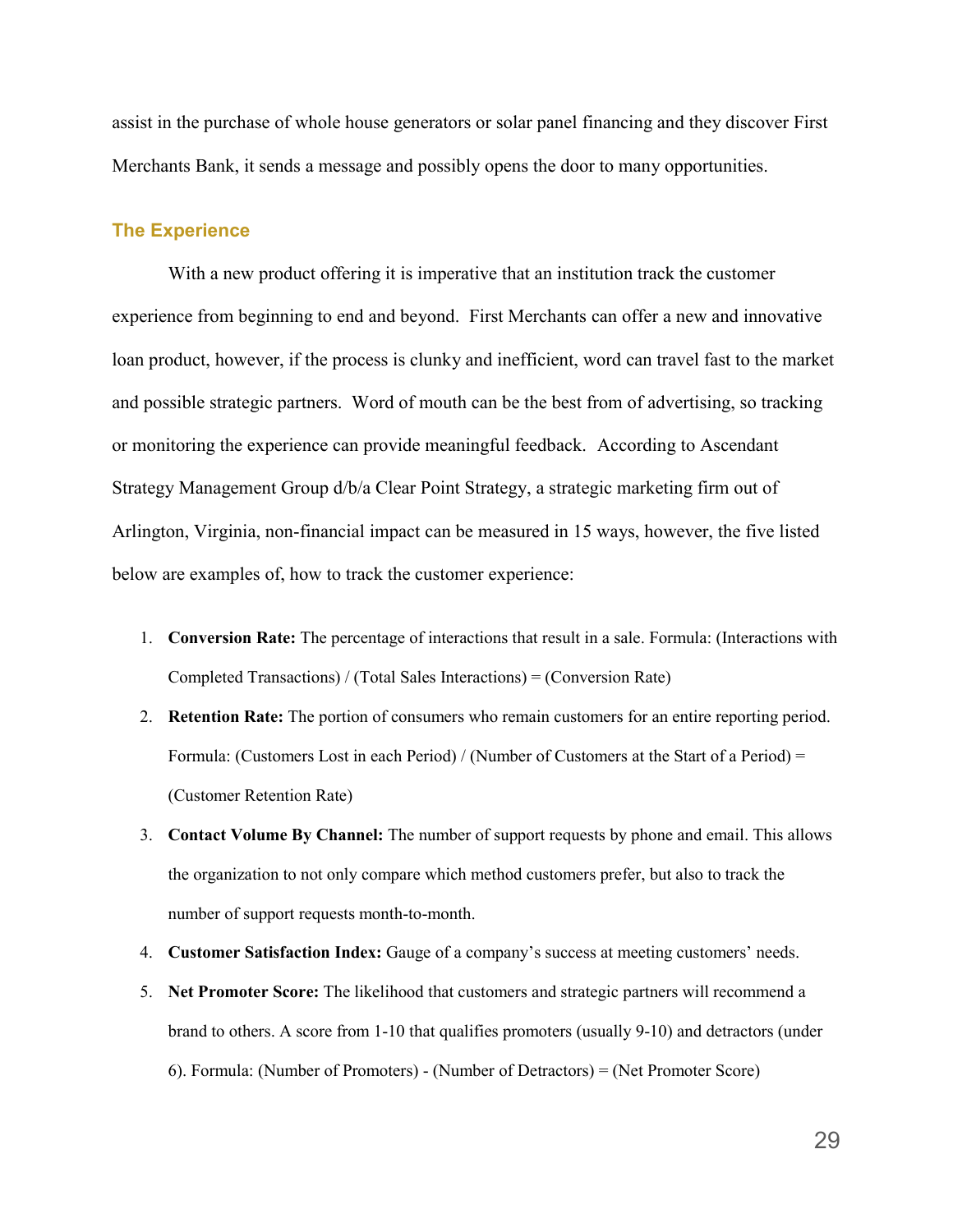# **CONCLUSION**

The banking industry is competitive. Banks, Credit Unions, and Fintechs are all battling for market share. Growing organically is becoming more challenging as this market share fight continues. An alternative to this challenge is to grow through scale such as acquisitions and loan portfolio purchases, but this is difficult to sustain, therefore organic growth is imperative. Differentiation of FMB through creative and progressive loan programs is one way to attract new and forward-thinking customers.

Our world is continuously changing at an exponential rate. Severe weather patterns, an aging power grid, an environmentally conscious population, and an aging population. All these factors are changing the buying habits of consumers striving to lessen their carbon footprint and obtain energy independence. The introduction of whole house generators and residential solar panels have made that a possibility, however, they are costly. As these forms of residential energy are increasing in households throughout the country, they present an opportunity for FMB to assist in financing this growing industry. It can be assumed that future purchasers of these forms of energy are environmentally conscious, forward thinking individuals that would prove to be responsible borrowers and a promising customer base for FMB.

The demand for these types of residential energy products are growing and will continue for the foreseeable future. Many individuals do not have the luxury to pay cash for these products and that is where FMB can take advantage of this opportunity. The financial impact shown on pgs. 26 & 27 demonstrate that the unsecured option for these potential loans show the propensity to be profitable and yield a ROA greater than FMB's existing 2.19%. Yes, the home equity options are not as profitable due to the upfront costs and lower spreads. If FMB adopted a property evaluation of 2 x S.E.V. in lieu of the cost of an appraisal, it is demonstrated that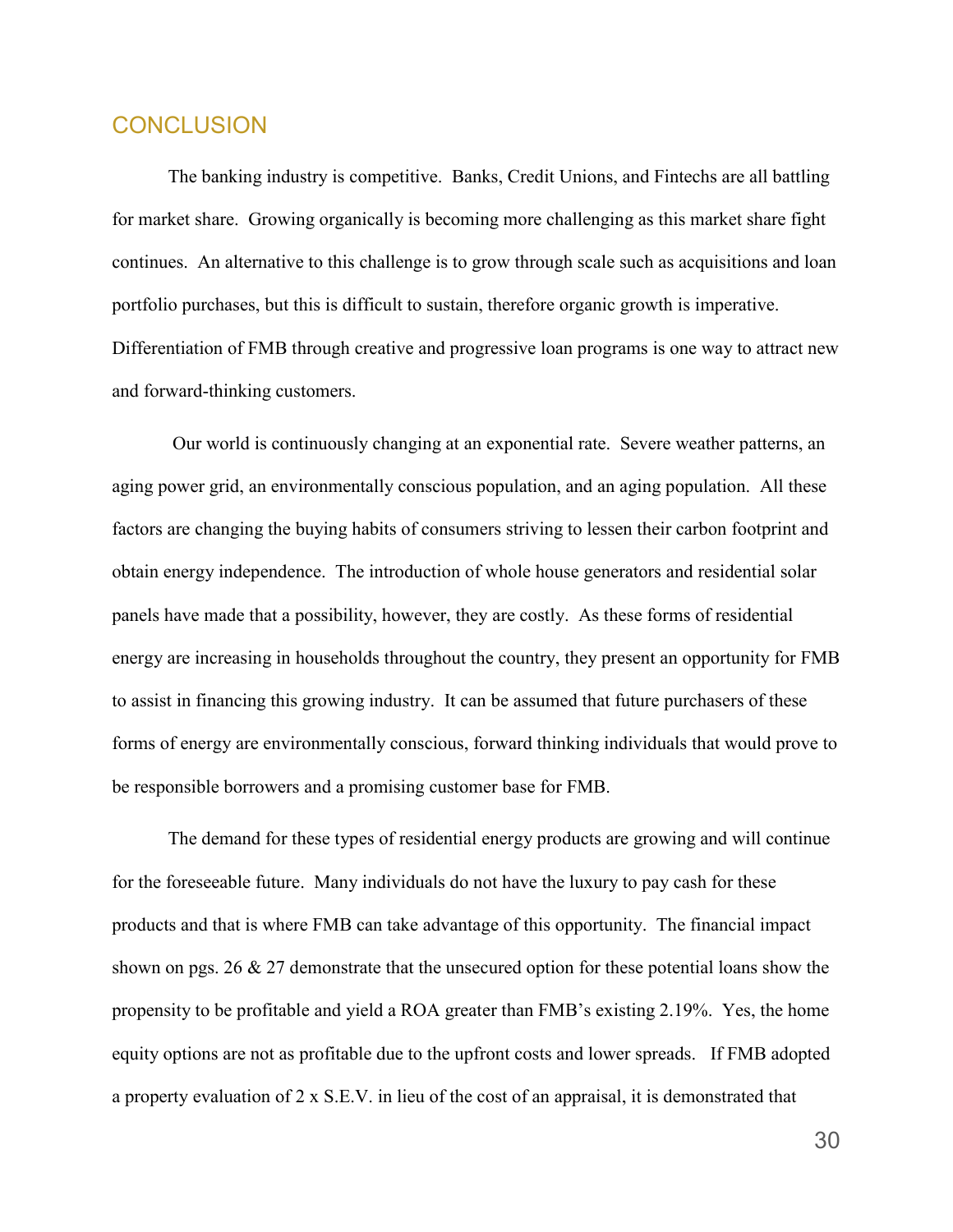these, secured options, could be much more profitable and possibly present the opportunity to sell other products and services.

The upfront costs to entertain this opportunity are minimal because FMB has the infrastructure in place to entertain these new loan products. Yes, there will be time and money spent on staff to educate, plan, train, market and execute but that is a relatively small costs when compared to the potential benefits. In the event the product line does not reach expectations, it can easily and inexpensively be unwound without community backlash. This consumer product offering has many benefits, not only for the bank's shareholders and its employees, but most importantly its existing customers and new prospects interested in financing residential energy home products.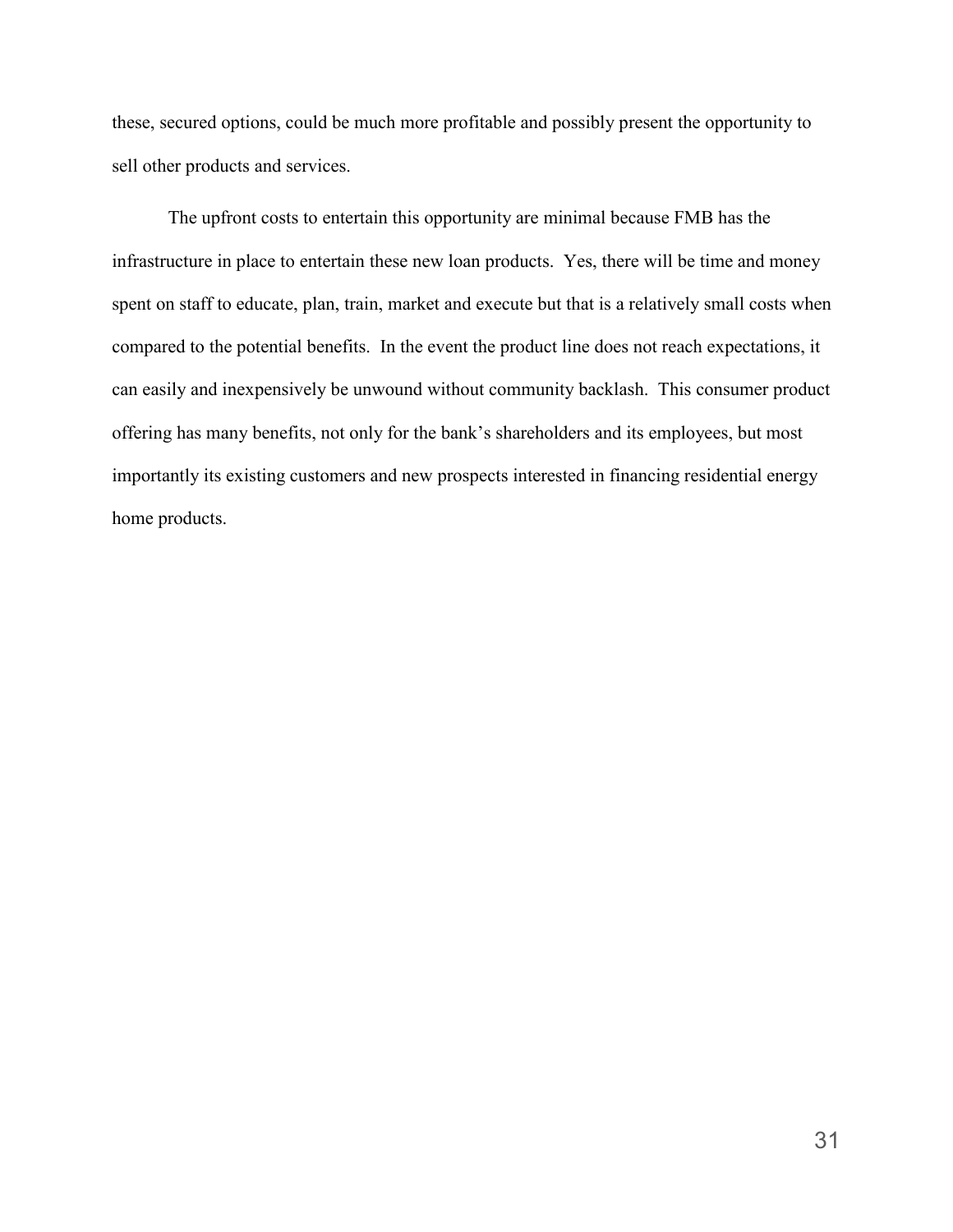# **BIBLIOGRAPY**

- "3 Reasons to Consider Renewable Energy Services: IGS." *PublicWebsiteSitefinity*, IGS Energy, 8 Oct. 2019, [www.igs.com/energy-resource-center/blog/3-reasons-to-consider-renewable](http://www.igs.com/energy-resource-center/blog/3-reasons-to-consider-renewable-%20%20%20%20%20%20%20%20%20%20%20%20%20%20energy-services.)[energy-services.](http://www.igs.com/energy-resource-center/blog/3-reasons-to-consider-renewable-%20%20%20%20%20%20%20%20%20%20%20%20%20%20energy-services.)
- *Blackout Tracker United States Annual Report 2018*, Eaton, 2019, https://switchon.eaton.com/plug/blackout-tracker.
- Community Profiles, Southeastern Michigan Council of Governments, 2020, www.semcog.org/Community-Profiles#Housing.
- "Consumer Insight: Baby Boomers." *FONA International*, 11 May 2018, [www.fona.com/consumer-insight-baby-boomers/.](http://www.fona.com/consumer-insight-baby-boomers/)
- Credit Policy Management Committee. "FMB Consumer Bank Lending Review." FMB Headquarters, July 2020.
- Darling, David, and Sara Hoff. "U.S. Energy Information Administration EIA Independent Statistics and Analysis." *Average U.S. Electricity Customer Interruptions Totaled Nearly 8 Hours in 2017 - Today in Energy - U.S. Energy Information Administration (EIA)*, 30 Nov. 2018, [www.eia.gov/todayinenergy/detail.php?id=37652#.](http://www.eia.gov/todayinenergy/detail.php?id=37652)
- "INVESTOR PRESENTATIONS." *Generac Holdings Inc.*, Dec. 2019, http://investors.generac.com/investor-presentations.
- LaLonde, Darren R, and Todd Patrick, Director of Product Management and Financial Performance. "FMB Consumer Loan Pricing Analysis." 1 Dec. 2020.
- Leconte, Pierre. "15 Examples of Non-Financial Performance Measures To Track." ClearPoint Strategy, 28 Aug. 2020, [www.clearpointstrategy.com/nonfinancial-performance](http://www.clearpointstrategy.com/nonfinancial-performance-) measures/
- Malewitz, Jim. "Michigan Shrinks Credits for Rooftop Solar, Clouding Industry's Future." *Bridge Magazine*, 23 Aug. 2019, [www.bridgemi.com/michigan-environment-watch/michigan-shrinks](http://www.bridgemi.com/michigan-environment-watch/michigan-shrinks-credits-rooftop-solar-clouding-industrys-future)[credits-rooftop-solar-clouding-industrys-future.](http://www.bridgemi.com/michigan-environment-watch/michigan-shrinks-credits-rooftop-solar-clouding-industrys-future)

"Michigan Solar." *SEIA*, 30 Sept. 2019, [www.seia.org/state-solar-policy/michigan-solar.](http://www.seia.org/state-solar-policy/michigan-solar)

- "Solar Reviews." *Solar Reviews*, Dec. 2019, [www.solarreviews.com/solar-panels/solar-panel-cost/cost](http://www.solarreviews.com/solar-panels/solar-panel-cost/cost-of-solar-panels-in-michigan)[of-solar-panels-in-michigan.](http://www.solarreviews.com/solar-panels/solar-panel-cost/cost-of-solar-panels-in-michigan)
- Williams, Ollie. "Boomers Versus Millennials: Which Generation Is Williams, Ollie. "Boomers Versus Millennials: Which Generation Is More Environmental?" Forbes, Forbes Magazine, 17 Feb. 2020, www.forbes.com/sites/oliverwilliams1/2020/02/17/boomers-versus-millennials-which-generationis-more-environmental/?sh=21bf274a5718. More Environmental?"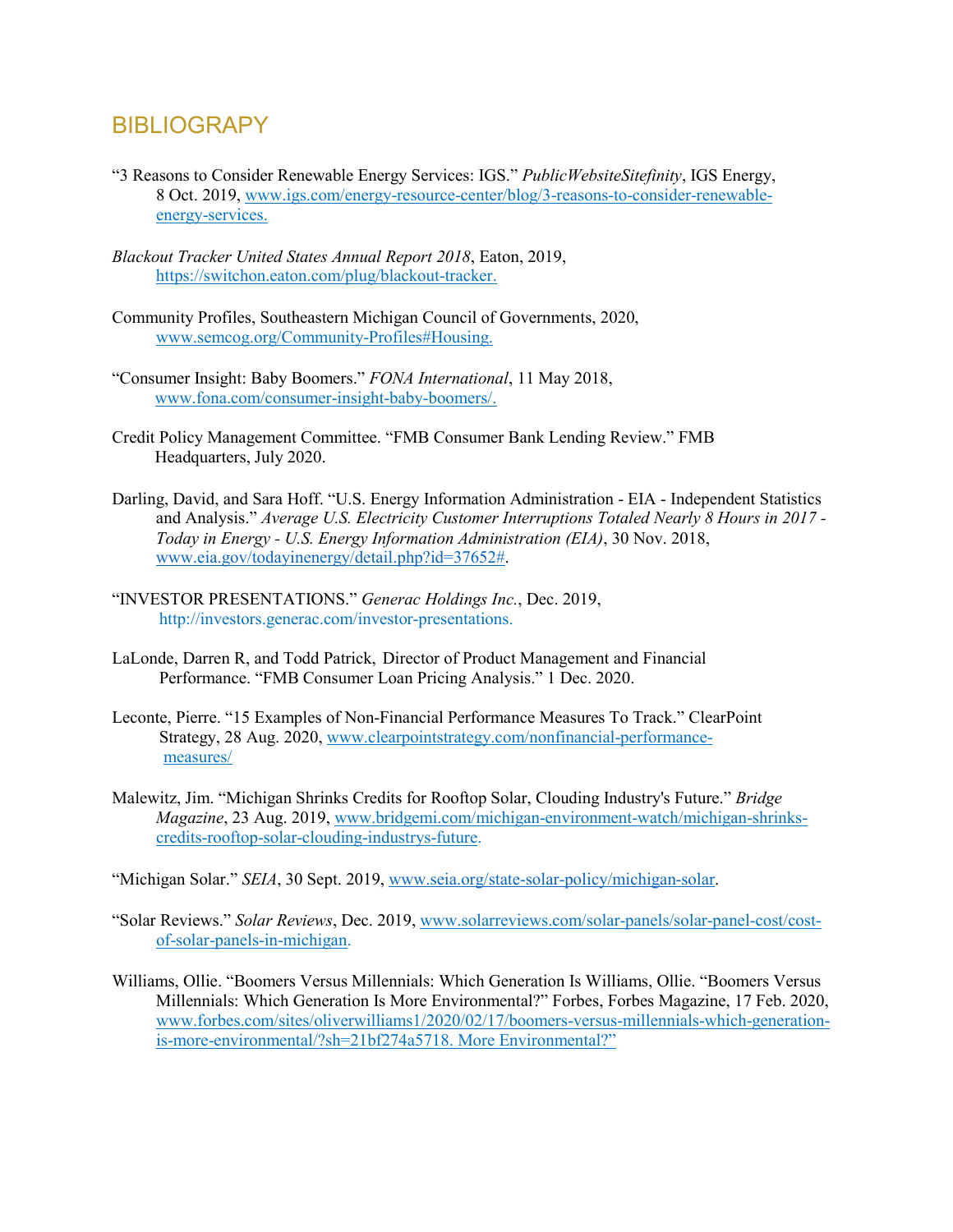Yeung, Carmen. "Social Media Usage Statistics By Age: Marketing to Adults Aged 50+." *Synthesio*, 20 Feb. 2020, www.synthesio.com/blog/social-media-usage-statistics-by-age/.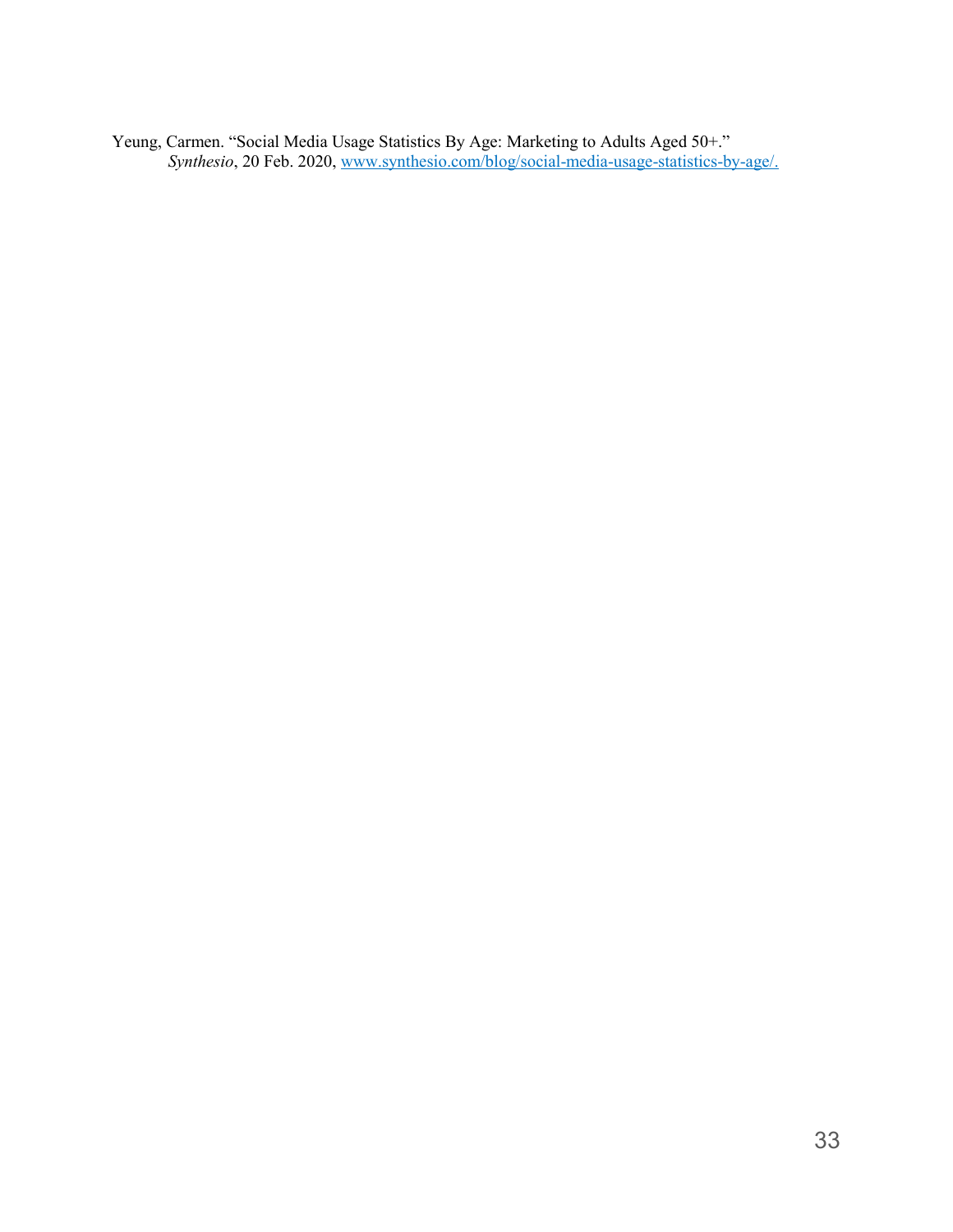# Appendix A:

|                   | 10 Yr COF    | Margin      | Rate    | Term       | AvgLoan            | Fees                         | $C/O$ %        | $C/O$ \$          | <b>Current HH</b> | HH Penetration* |         | AnnualGrowth AnnualMarketing |
|-------------------|--------------|-------------|---------|------------|--------------------|------------------------------|----------------|-------------------|-------------------|-----------------|---------|------------------------------|
|                   | 1.42%        | 5.57%       | 6.99%   | <b>120</b> | \$8,500            | 1.50%                        | 0.50%          | \$1,500           | 910,000           | 0.019%          | 5.00%   | \$5,000                      |
|                   |              |             |         |            |                    |                              |                | 0.5               |                   |                 |         |                              |
| Month             | $\mathbf{1}$ | 2           | 3       | 4          | 5                  | 6                            | $\overline{7}$ | 8                 | 9                 | 10              | 11      | 12                           |
| oans              |              |             |         |            |                    |                              | 00.27          |                   |                   |                 |         |                              |
| Loans             | 14           | 28          | 42      | 56         | 70                 | 85                           | 99             | 113               | 127               | 141             | 155     | 170                          |
| Spread            | \$552        | \$1,105     | \$1,657 | \$2,209    | \$2,762            | \$3,354                      | \$3,906        | \$4,458           | \$5,011           | \$5,563         | \$6,115 | \$6,707                      |
| Fee               | \$0          | \$1,785     | \$1,785 | \$1,785    | \$1,785            | \$1,913                      | \$1,785        | \$1,785           | \$1,785           | \$1,785         | \$1,785 | \$1,913                      |
| Exp               | $-5417$      | $-5417$     | $-5417$ | $-5417$    | $-5417$            | -\$417                       | $-5417$        | -\$417            | $-5417$           | $-5417$         | $-5417$ | $-5417$                      |
| C/O               | 0.01         | 0.01        | 0.02    | 0.02       | 0.03               | 0.04                         | 0.04           | 0.05              | 0.05              | 0.06            | 0.06    | 0.07                         |
| C/O#              | 0.00         | 0.00        | 0.00    | 0.00       | 0.00               | 0.00                         | 0.00           | 0.00              | 0.00              | 0.00            | 0.00    | 0.00                         |
| $C/O$ \$          | \$0          | \$0         | \$0     | \$0        | \$0                | \$0                          | \$0            | \$0               | \$0               | \$0             | \$0     | \$0                          |
| Rev               | \$136        | \$2,473     | \$3,025 | \$3,578    | \$4,130            | \$4,849                      | \$5,274        | \$5,827           | \$6,379           | \$6,931         | \$7,484 | \$8,203                      |
|                   |              |             |         |            |                    |                              |                |                   |                   |                 |         |                              |
|                   |              | # Loans     |         |            | Revenue            | <b>Origination Personnel</b> |                | <b>Net Annual</b> |                   |                 |         |                              |
|                   | Annual       | Cummulative |         |            | Annual Cummulative | Cost                         | Costs          |                   | Revenue           | <b>ROA</b>      |         |                              |
| Year One          | 170          | 170         |         | \$58,290   | \$58,290           | 10,200                       | \$10,540       |                   | 37,550            | 2.60%           |         |                              |
| Year Two          | 178          | 348         |         | \$143,830  | \$202,120          | 10,680                       | \$21,576       |                   | 111,574           | 3.77%           |         |                              |
| <b>Year Three</b> | 188          | 536         |         | \$231,944  | \$434,063          | 11,280                       | \$33,232       |                   | 187,432           | 4.11%           |         |                              |
| <b>Year Four</b>  | 195          | 731         |         | \$323,581  | \$757,644          | 11,700                       | \$45,322       |                   | 266,559           | 4.29%           |         |                              |
| <b>Year Five</b>  | 204          | 935         |         | \$419,418  | \$1,177,062        | 12,240                       | \$57,970       |                   | 349,208           | 4.39%           |         |                              |

# Whole house generator pricing analysis-120 month non-real estate secured

# Whole house generator pricing analysis-60 month non-real estate secured

|                   | 5 Yr COF     | Margin         | Rate    | <b>Term</b> | AvgLoan     | <b>Fees</b> | $C/O$ %                      | $C/O$ \$ | <b>Current HH</b> | <b>HH Penetration*</b> |         | AnnualGrowth AnnualMarketing |
|-------------------|--------------|----------------|---------|-------------|-------------|-------------|------------------------------|----------|-------------------|------------------------|---------|------------------------------|
|                   | 0.80%        | 5.19%          | 5.99%   | 60          | \$8,500     | 1.50%       | 0.50%                        | \$1,500  | 910,000           | 0.019%                 | 5.00%   | \$5,000                      |
|                   |              |                |         |             |             |             |                              | 0.5      |                   |                        |         |                              |
| Month             | $\mathbf{1}$ | $\overline{2}$ | 3       | 4           | 5           | 6           | 7                            | 8        | 9                 | 10                     | 11      | 12                           |
| .oans             | 1/1.18       |                |         |             | $70$ or     | 9500        | 00.27                        |          |                   | 41.81                  | 155.99  | 70.1                         |
| Loans             | 14           | 28             | 42      | 56          | 70          | 85          | 99                           | 113      | 127               | 141                    | 155     | 170                          |
| Spread            | \$515        | \$1,029        | \$1,544 | \$2,059     | \$2,573     | \$3,125     | \$3,639                      | \$4,154  | \$4,669           | \$5,184                | \$5,698 | \$6,250                      |
| Fee               | \$0          | \$1,785        | \$1,785 | \$1,785     | \$1,785     | \$1,913     | \$1,785                      | \$1,785  | \$1,785           | \$1,785                | \$1,785 | \$1,913                      |
| Exp               | $-5417$      | $-5417$        | $-5417$ | $-5417$     | $-5417$     | $-5417$     | $-5417$                      | $-5417$  | $-5417$           | $-5417$                | -\$417  | $-5417$                      |
| C/O               | 0.01         | 0.01           | 0.02    | 0.02        | 0.03        | 0.04        | 0.04                         | 0.05     | 0.05              | 0.06                   | 0.06    | 0.07                         |
| C/O#              | 0.00         | 0.00           | 0.00    | 0.00        | 0.00        | 0.00        | 0.00                         | 0.00     | 0.00              | 0.00                   | 0.00    | 0.00                         |
| $C/O$ \$          | \$0          | \$0            | \$0     | \$0         | \$0         | \$0         | \$0                          | \$0      | \$0               | \$0                    | \$0     | \$0                          |
| Rev               | \$98         | \$2,398        | \$2,912 | \$3,427     | \$3,942     | \$4,621     | \$5,008                      | \$5,522  | \$6,037           | \$6,552                | \$7,067 | \$7,745                      |
|                   |              |                |         |             |             |             |                              |          |                   |                        |         |                              |
|                   |              | # Loans        |         |             | Revenue     |             | <b>Origination Personnel</b> |          | <b>Net Annual</b> |                        |         |                              |
|                   | Annual       | Cummulative    |         | Annual      | Cummulative | Cost        | Costs                        |          | Revenue           | <b>ROA</b>             |         |                              |
| Year One          | 170          | 170            |         | \$55,329    | \$55,329    | 10,200      | \$10,540                     |          | Ś<br>34,589       | 2.39%                  |         |                              |
| Year Two          | 178          | 348            |         | \$135,225   | \$190,553   | 10,680      | \$21,576                     |          | Ś<br>102,969      | 3.48%                  |         |                              |
| <b>Year Three</b> | 188          | 536            |         | \$217,414   | \$407,967   | 11,280      | \$33,232                     |          | Ś<br>172,902      | 3.80%                  |         |                              |
| <b>Year Four</b>  | 195          | 731            |         | \$302,860   | \$710,828   | 11,700      | \$45,322                     |          | 245,838           | 3.96%                  |         |                              |
| Year Five         | 204          | 935            |         | \$392,238   | \$1,103,065 | 12,240      | \$57,970                     |          | 322,028           | 4.05%                  |         |                              |